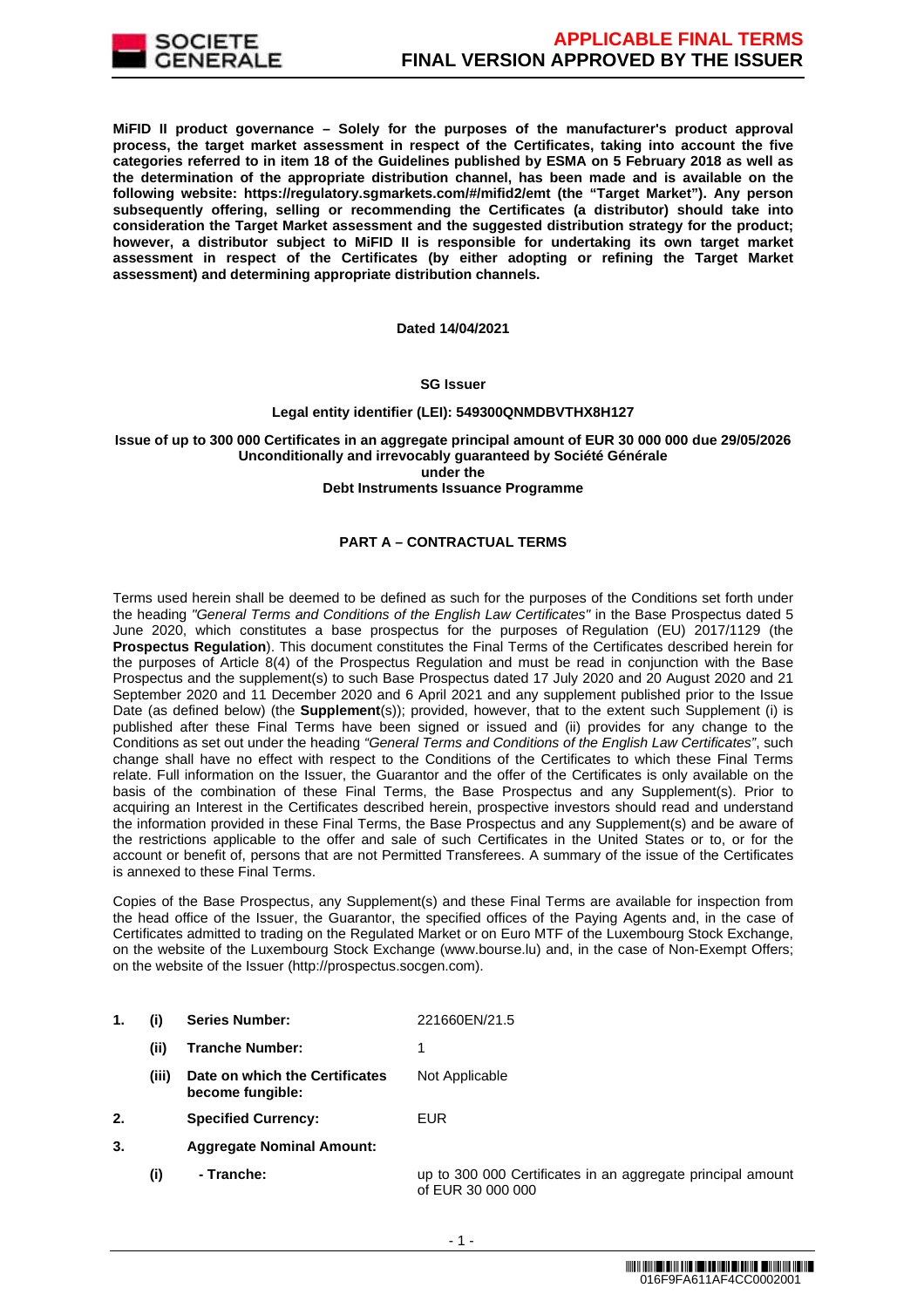

|     | (ii)  | - Series:                                                                               | up to 300 000 Certificates in an aggregate principal amount<br>of EUR 30 000 000                                                                                                                |
|-----|-------|-----------------------------------------------------------------------------------------|-------------------------------------------------------------------------------------------------------------------------------------------------------------------------------------------------|
| 4.  |       | <b>Issue Price:</b>                                                                     | EUR 100 per Certificate of EUR 100 Specified Denomination                                                                                                                                       |
| 5.  |       | <b>Specified Denomination(s):</b>                                                       | <b>EUR 100</b>                                                                                                                                                                                  |
| 6.  | (i)   | <b>Issue Date:</b><br>(DD/MM/YYYY)                                                      | 31/05/2021                                                                                                                                                                                      |
|     | (ii)  | <b>Interest Commencement Date:</b>                                                      | <b>Issue Date</b>                                                                                                                                                                               |
| 7.  |       | <b>Final Exercise Date:</b><br>(DD/MM/YYYY)                                             | 29/05/2026                                                                                                                                                                                      |
| 8.  |       | <b>Governing law:</b>                                                                   | English law                                                                                                                                                                                     |
| 9.  | (i)   | <b>Status of the Certificates:</b>                                                      | Unsecured                                                                                                                                                                                       |
|     | (ii)  | Date of corporate authorisation<br>obtained for the issuance of<br><b>Certificates:</b> | Not Applicable                                                                                                                                                                                  |
|     | (iii) | <b>Type of Structured Certificates:</b>                                                 | <b>Share Linked Certificates</b>                                                                                                                                                                |
|     |       |                                                                                         | The provisions of the following Additional Terms and<br>Conditions apply:<br>and Conditions for Share<br>Additional Terms<br>Linked<br>Certificates and Depositary Receipts Linked Certificates |
|     | (iv)  | <b>Reference of the Product</b>                                                         | 3.3.3 with Option 1 applicable as described in the Additional<br>Terms and Conditions relating to Formulae                                                                                      |
| 10. |       | <b>Interest Basis:</b>                                                                  | See section "PROVISIONS RELATING TO INTEREST (IF<br>ANY) PAYABLE" below.                                                                                                                        |
| 11. |       | <b>Redemption/Payment Basis:</b>                                                        | See section "PROVISIONS RELATING TO REDEMPTION"<br>below.                                                                                                                                       |
| 12. |       | Issuer's/Certificateholders'<br>redemption option:                                      | See section "PROVISIONS RELATING TO REDEMPTION"<br>below.                                                                                                                                       |

# **PROVISIONS RELATING TO INTEREST (IF ANY) PAYABLE**

| 13. |     | <b>Fixed Rate Certificate</b><br><b>Provisions:</b>          | Not Applicable                                                                                                                                                                                                            |
|-----|-----|--------------------------------------------------------------|---------------------------------------------------------------------------------------------------------------------------------------------------------------------------------------------------------------------------|
| 14. |     | <b>Floating Rate Certificate</b><br><b>Provisions:</b>       | Not Applicable                                                                                                                                                                                                            |
| 15. |     | <b>Structured Interest Certificate</b><br><b>Provisions:</b> | Applicable as per Condition 3.3 of the General Terms and<br>Conditions                                                                                                                                                    |
|     | (i) | <b>Structured Interest Amount(s)</b>                         | Unless previously redeemed, on each Interest Payment<br>Date(i) (i from 1 to 5), the Issuer shall pay to the<br>Certificateholders, for each Certificate, an<br>amount<br>determined by the Calculation Agent as follows: |
|     |     |                                                              | Scenario 1:                                                                                                                                                                                                               |
|     |     |                                                              | If on Valuation Date(i), Performance(i) is higher than or<br>equal to $-30.0\%$ , then:                                                                                                                                   |
|     |     |                                                              | Structured<br>Interest Amount(i)<br>$=$ Max(0;<br>Specified<br>Denomination x (i x 6.85%) - SumCouponsPaid(i-1))                                                                                                          |
|     |     |                                                              | Scenario 2:                                                                                                                                                                                                               |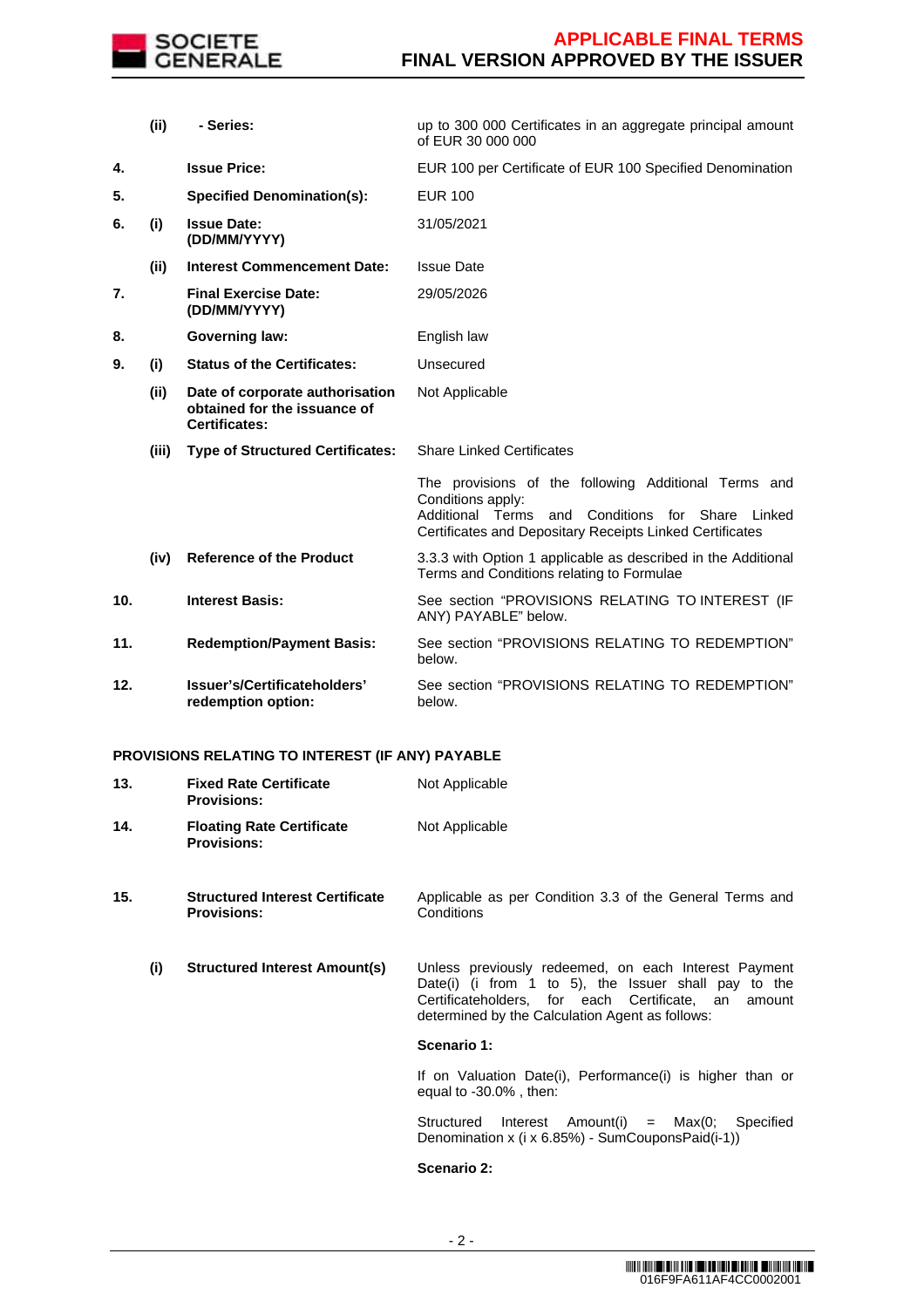

If on Valuation Date(i), Performance(i) is lower than -30.0% , then:

Structured Interest Amount(i) = 0 (zero)

 Definitions relating to the Structured Interest Amount are set out in paragraph 27(ii) "Definitions relating to the Product"

- **(ii) Specified Period(s)/Interest Payment Date(s): (DD/MM/YYYY)** Interest Payment Date(i) (i from 1 to 5): 07/06/2022; 07/06/2023; 07/06/2024; 09/06/2025; 29/05/2026
- **(iii) Business Day Convention:** Following Business Day Convention (unadjusted)
- **(iv) Day Count Fraction:** Not Applicable
- **(v) Business Centre(s):** Not Applicable
- **16. Zero Coupon Certificate Provisions:** Not Applicable

# **PROVISIONS RELATING TO REDEMPTION**

| 17. |       | Redemption at the option of the<br>Issuer:                    | Not Applicable                                                                                                                                                                                                                                                                                 |
|-----|-------|---------------------------------------------------------------|------------------------------------------------------------------------------------------------------------------------------------------------------------------------------------------------------------------------------------------------------------------------------------------------|
| 18. |       | Redemption at the option of the<br>Certificateholders:        | Not Applicable                                                                                                                                                                                                                                                                                 |
| 19. |       | <b>Automatic Early Redemption:</b>                            | Applicable as per Condition 5.10 of the General Terms and<br>Conditions                                                                                                                                                                                                                        |
|     | (i)   | <b>Automatic Early Redemption</b><br>Amount(s):               | Unless previously redeemed, if an Automatic<br>Early<br>Redemption Event has occurred, then the Issuer shall<br>early the Certificates<br>on Automatic<br>redeem<br>Early<br>Redemption Date(i) (i from 1 to 4) in accordance with the<br>following provisions in respect of each Certificate: |
|     |       |                                                               | Automatic Early Redemption Amount(i)<br>= Specified<br>Denomination x (100%)                                                                                                                                                                                                                   |
|     |       |                                                               | Definitions relating to the Automatic Early Redemption<br>Amount are set out in paragraph 27(ii) "Definitions relating to<br>the Product".                                                                                                                                                     |
|     |       |                                                               |                                                                                                                                                                                                                                                                                                |
|     | (ii)  | <b>Automatic Early Redemption</b><br>Date(s):<br>(DD/MM/YYYY) | Automatic Early Redemption Date(i)<br>(i from<br>$\overline{1}$<br>to<br>4): 07/06/2022; 07/06/2023; 07/06/2024; 09/06/2025                                                                                                                                                                    |
|     | (iii) | <b>Automatic Early Redemption</b><br>Event:                   | is deemed to have occurred, as determined by the<br>Calculation Agent, if on a Valuation Date(i) (i from 1 to 4),<br>Performance(i) is higher than or equal to 0%                                                                                                                              |
|     |       | <b>Final Exercise Amount:</b>                                 | Unless previously redeemed, the Issuer shall redeem the<br>Certificates on the Final Exercise Date, in accordance with<br>the following provisions in respect of each Certificate:                                                                                                             |
|     |       |                                                               | Scenario 1:                                                                                                                                                                                                                                                                                    |
| 20. |       |                                                               | If on Valuation Date(5), Performance(5) is higher than or<br>equal to -30.0%, then:                                                                                                                                                                                                            |
|     |       |                                                               | Final Exercise Amount = Specified Denomination x [100%]                                                                                                                                                                                                                                        |

If on Valuation Date(5), Performance(5) is lower than -30.0% , then: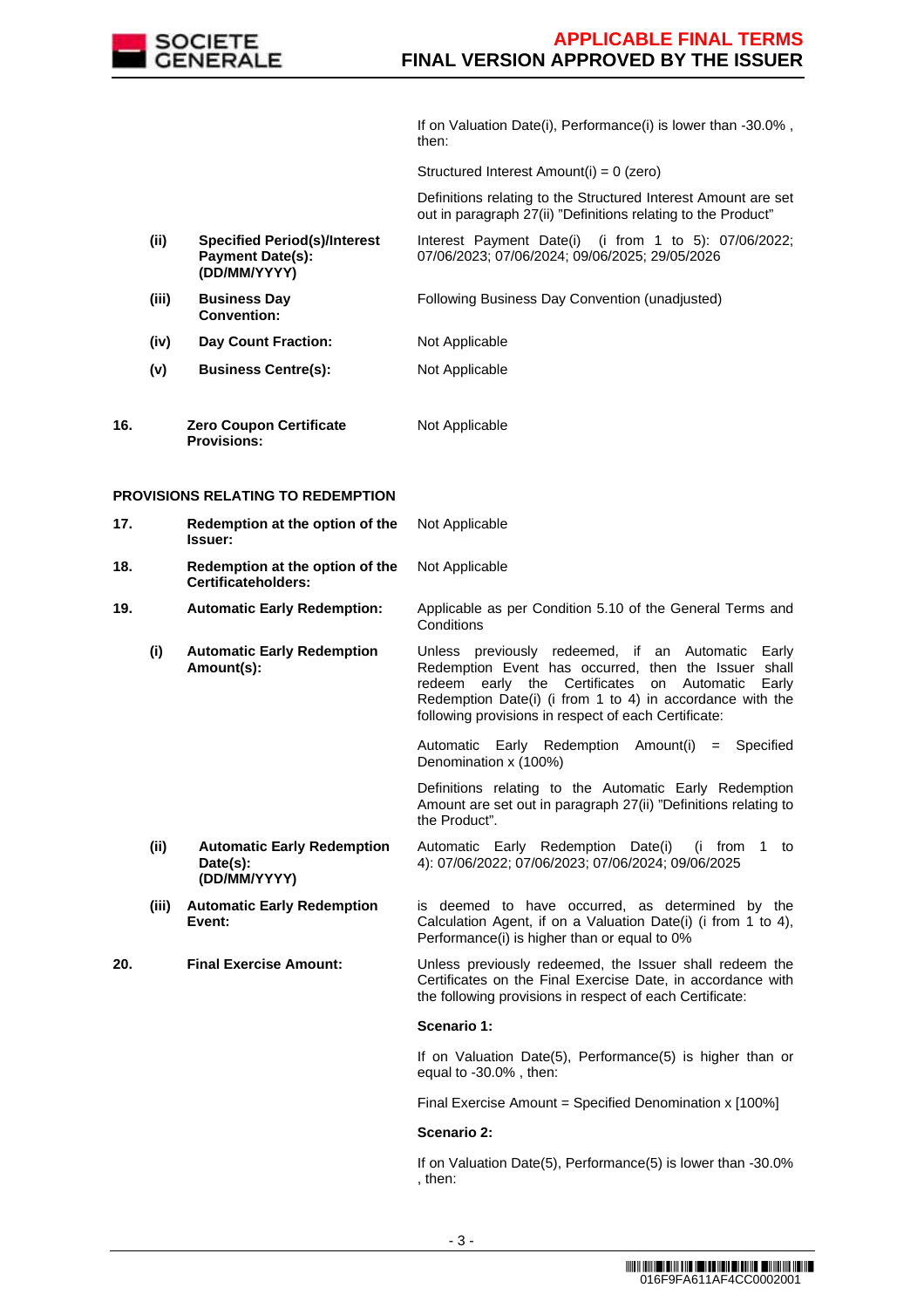

Final Exercise Amount = Specified Denomination x (100% + Performance(5))

 Definitions relating to the Final Exercise Amount are set out in paragraph 27(ii) "Definitions relating to the Product".

- **21. Physical Delivery Certificates Provisions:** Not Applicable **22. Credit Linked Certificates Provisions:** Not Applicable **23. Bond Linked Certificates Provisions:** Not Applicable **24. Trigger redemption at the option of the Issuer:** Not Applicable
	- **25. Early Redemption for tax reasons, special tax reasons, regulatory reasons, Force Majeure Event, Event of Default, or at the option of the Calculation Agent pursuant to the Additional Terms and Conditions:** Early Redemption Amount: Market Value

# **PROVISIONS APPLICABLE TO THE UNDERLYING(S) IF ANY**

| 26. | (i)   | Underlying(s):                                                                                                                                                                                                                        | The following Share as defined below:                                                                                                                                                                                                                                                                  |
|-----|-------|---------------------------------------------------------------------------------------------------------------------------------------------------------------------------------------------------------------------------------------|--------------------------------------------------------------------------------------------------------------------------------------------------------------------------------------------------------------------------------------------------------------------------------------------------------|
|     |       | <b>Bloomberg Ticker</b><br>Company<br><b>ISP IM</b><br>Intesa Sanpaolo SpA                                                                                                                                                            | <b>Exchange</b><br>Website<br>BORSA ITALIANA S.P.A.   www.intesasanpaolo.com                                                                                                                                                                                                                           |
|     | (ii)  | Information relating to the past<br>and future performances of the<br>Underlying(s) and volatility:                                                                                                                                   | The information relating to the past and future performances<br>of the Underlying(s) and volatility are available on the source<br>specified in the table above.                                                                                                                                       |
|     | (iii) | <b>Provisions relating, amongst</b><br>others, to the Market Disruption<br>Event(s) and/or Extraordinary<br>Event(s) and/or any additional<br>disruption event(s) as described<br>in the relevant Additional Terms<br>and Conditions: | The provisions of the following Additional Terms and<br>Conditions apply:<br>Additional Terms and Conditions<br>for Share<br>Linked<br>Certificates and Depositary Receipts Linked Certificates                                                                                                        |
|     | (iv)  | Other information relating to<br>the Underlying(s):                                                                                                                                                                                   | Information or summaries of information included herein with<br>respect to the Underlying(s), has been extracted from<br>general databases released publicly or by any other<br>available information.                                                                                                 |
|     |       |                                                                                                                                                                                                                                       | Each of the Issuer and the Guarantor confirms that such<br>information has been accurately reproduced and that, so far<br>as it is aware and is able to ascertain from information<br>published, no facts have been omitted which would render<br>the reproduced information inaccurate or misleading. |
|     |       |                                                                                                                                                                                                                                       |                                                                                                                                                                                                                                                                                                        |

# **DEFINITIONS APPLICABLE TO INTEREST (IF ANY), REDEMPTION AND THE UNDERLYING(S) IF ANY**

| 27.<br>(i) | Definitions relating to date(s):                  | Applicable                |             |             |             |
|------------|---------------------------------------------------|---------------------------|-------------|-------------|-------------|
|            | <b>Valuation Date(0):</b><br>(DD/MM/YYYY)         | 31/05/2021                |             |             |             |
|            | Valuation Date(i) (i from 1 to 5)<br>(DD/MM/YYYY) | 31/05/2022:<br>22/05/2026 | 31/05/2023: | 31/05/2024: | 02/06/2025: |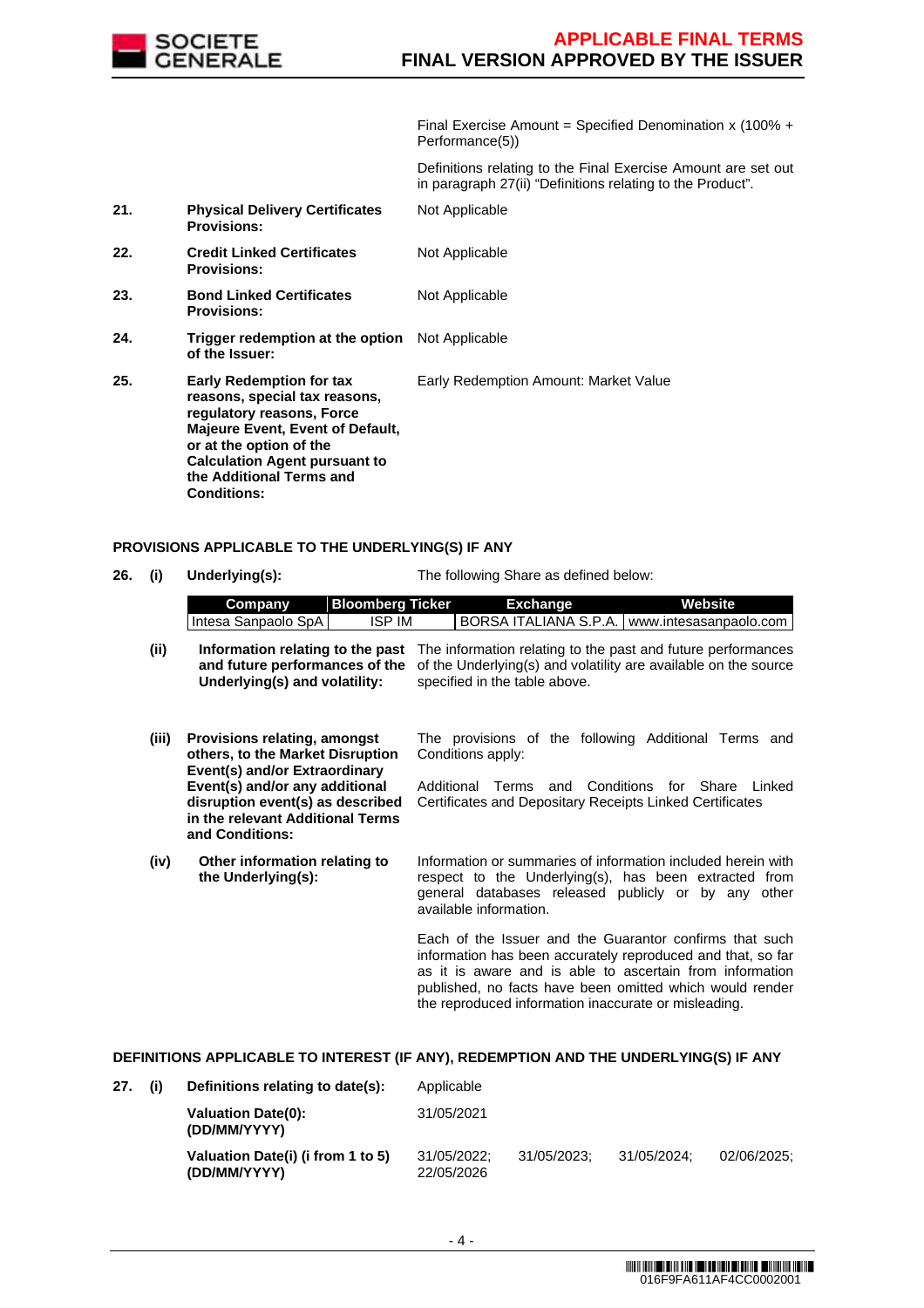

| (ii) | Definitions relating to the<br><b>Product:</b> | Applicable, subject to the provisions of Condition 4 of the<br>Additional Terms and Conditions relating to Formulae |
|------|------------------------------------------------|---------------------------------------------------------------------------------------------------------------------|
|      | SumCouponsPaid(i-1)<br>(i from 2 to 5)         | SumCouponsPaid(i-2)<br>Structured<br>Interest<br>$\ddot{}$<br>means<br>Amount(i-1)                                  |
|      |                                                | With:                                                                                                               |
|      |                                                | $SumCouponsPaid(0) = 0$ (zero)                                                                                      |
|      | Performance(i)<br>(i from 1 to 5)              | means $(S(i) / S(0)) - 100\%$                                                                                       |
|      | S(i)                                           | means in respect of any Valuation Date(i) the Closing Price                                                         |

of the Underlying

# **PROVISIONS RELATING TO SECURED CERTIFICATES**

**(i from 0 to 5)** 

| Secured Certificates Provisions: Not Applicable<br>28. |  |
|--------------------------------------------------------|--|
|--------------------------------------------------------|--|

# **GENERAL PROVISIONS APPLICABLE TO THE CERTIFICATES**

| 29. |      | Provisions applicable to<br>payment date(s):                                                        |                                                                                                                               |
|-----|------|-----------------------------------------------------------------------------------------------------|-------------------------------------------------------------------------------------------------------------------------------|
|     |      | - Payment Business Day:                                                                             | <b>Following Payment Business Day</b>                                                                                         |
|     |      | - Financial Centre(s):                                                                              | Not Applicable                                                                                                                |
| 30. |      | <b>Form of the Certificates:</b>                                                                    |                                                                                                                               |
|     | (i)  | Form:                                                                                               | Non-US Registered Global Note registered in the name of a<br>nominee for a common depositary for Euroclear and<br>Clearstream |
|     | (ii) | New Global Note (NGN -<br>bearer notes) / New<br>Safekeeping Structure (NSS -<br>registered notes): | No                                                                                                                            |
| 31. |      | <b>Redenomination:</b>                                                                              | Not Applicable                                                                                                                |
| 32. |      | <b>Consolidation:</b>                                                                               | Applicable as per Condition 14.2 of the General Terms and<br>Conditions                                                       |
| 33. |      | <b>Partly Paid Certificates</b><br><b>Provisions:</b>                                               | Not Applicable                                                                                                                |
| 34. |      | <b>Instalment Certificates</b><br><b>Provisions:</b>                                                | Not Applicable                                                                                                                |
| 35. |      | Masse:                                                                                              | Not Applicable                                                                                                                |
| 36. |      | <b>Dual Currency Certificate</b><br><b>Provisions:</b>                                              | Not Applicable                                                                                                                |
| 37. |      | <b>Additional Amount Provisions</b><br>for Italian Certificates:                                    | Not Applicable                                                                                                                |
| 38. |      | Interest Amount and/or the<br><b>Redemption Amount switch at</b><br>the option of the Issuer:       | Not Applicable                                                                                                                |
| 39. |      | <b>Portfolio Linked Certificates</b><br><b>Provisions:</b>                                          | Not Applicable                                                                                                                |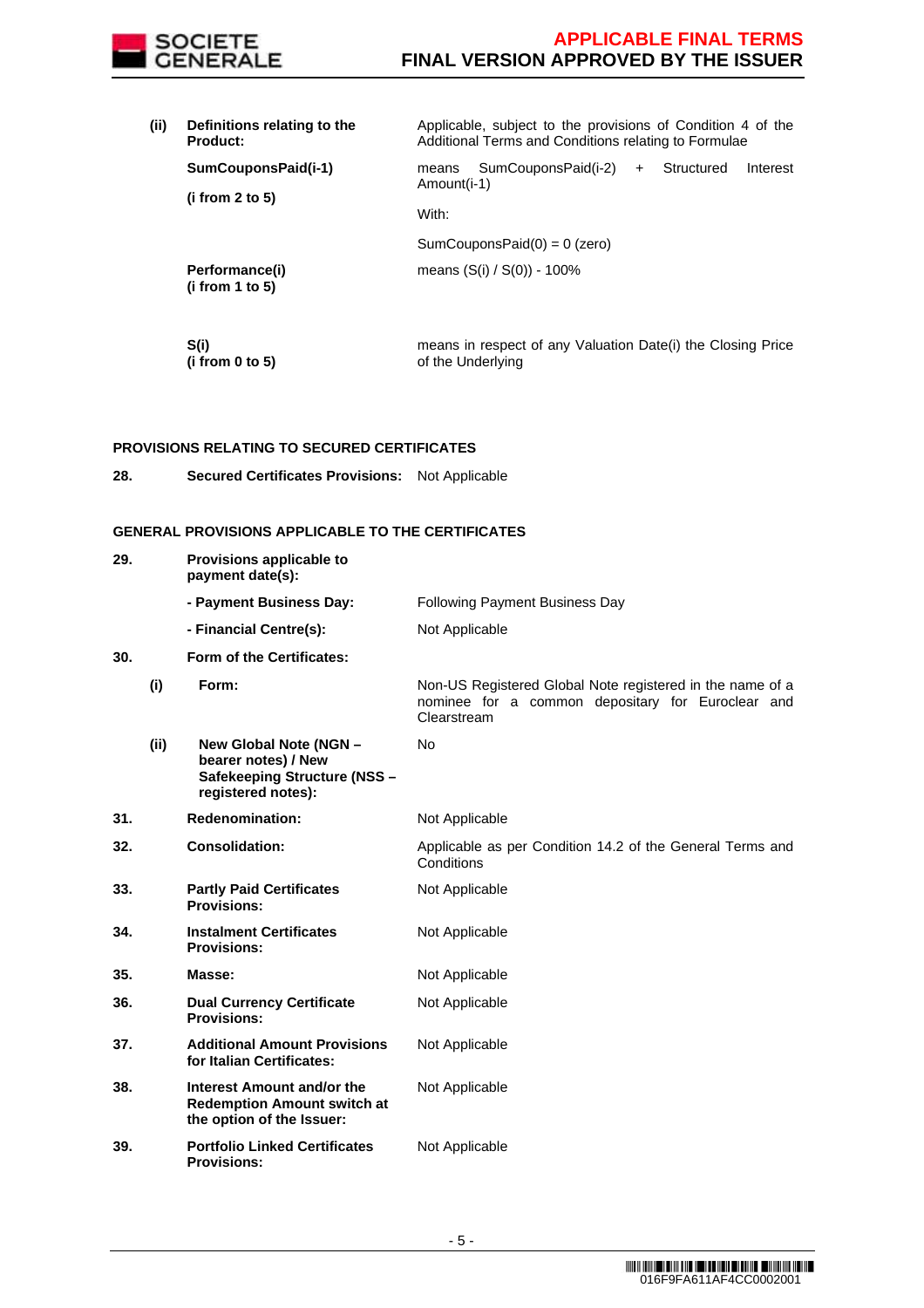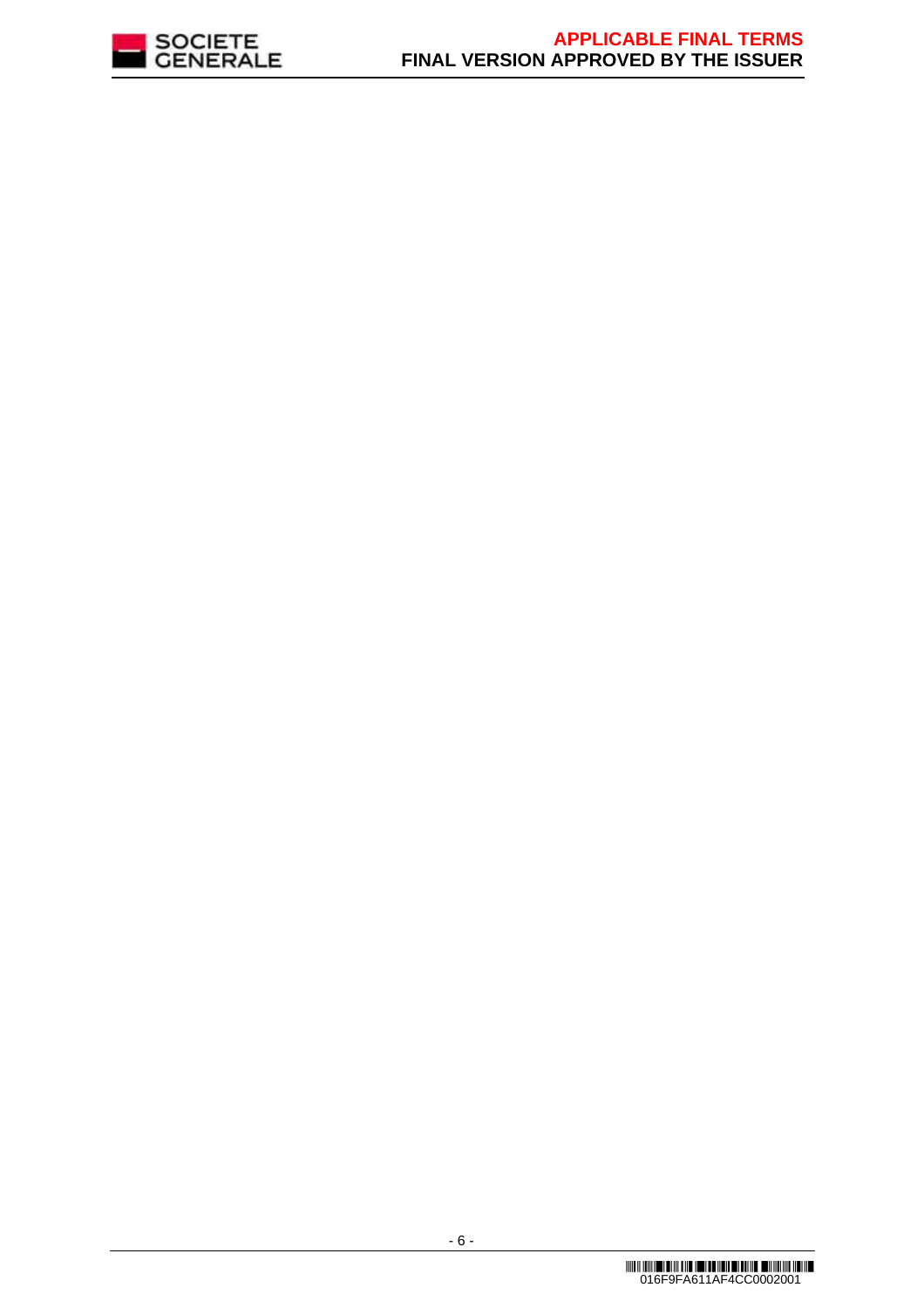

# **PART B – OTHER INFORMATION**

## **1. LISTING AND ADMISSION TO TRADING**

- **(i) Listing:** None
- **(ii) Admission to trading:** Application shall be made for the Certificates to be admitted to trading on the Multilateral Trading Facility ("MTF") named EuroTLX organized and managed by Borsa Italiana S.p.A. with effect from or as soon as practicable after the Issue Date. Société Générale, directly or through a third party appointed by it, will act as specialist for the Certificates, in accordance with the rules and regulations of EuroTLX.

 **There can be no assurance that the listing and trading of the Certificates will be approved with effect on the Issue Date or at all, provided that if Borsa Italiana S.p.A. does not release its decision of admission to trading within the day immediately preceding the Issue Date, Section 10 – paragraph "Conditions to which the offer is subject" of these Final Terms shall apply.**

**(iii) Estimate of total expenses related to admission to trading:** Not Applicable **(iv) Information required for Certificates to be listed on SIX Swiss Exchange:** Not Applicable

# **2. RATINGS**

The Certificates to be issued have not been rated.

## **3. INTERESTS OF NATURAL AND LEGAL PERSONS INVOLVED IN THE ISSUE/OFFER**

 Save for fees, if any, payable to the Dealer, and so far as the Issuer is aware, no person involved in the issue of the Certificates has an interest material to the offer.

The Dealer and its affiliates have engaged, and may in the future engage, in investment banking and/or commercial banking transactions with, and may perform other services for, the Issuer and its affiliates in the ordinary course of business.

 Société Générale will ensure the roles of provider of hedging instruments to the Issuer of the Certificates and Calculation Agent of the Certificates.

 The possibility of conflicts of interest between the different roles of Société Générale on one hand, and between those of Société Générale in these roles and those of the Certificateholders on the other hand cannot be excluded.

 Furthermore, given the banking activities of Société Générale, conflicts may arise between the interests of Société Générale acting in these capacities (including business relationship with the issuers of the financial instruments being underlyings of the Certificates or possession of non public information in relation with them) and those of the Certificateholders. Finally, the activities of Société Générale on the underlying financial instrument(s), on its proprietary account or on behalf of its customers, or the establishment of hedging transactions, may also have an impact on the price of these instruments and their liquidity, and thus may be in conflict with the interests of the Certificateholders.

# **4. REASONS FOR THE OFFER AND USE OF PROCEEDS**

**(i) Reasons for the offer and use of proceeds:**

The net proceeds from each issue of Certificates will be applied for the general financing purposes of the Société Générale Group, which include making a profit.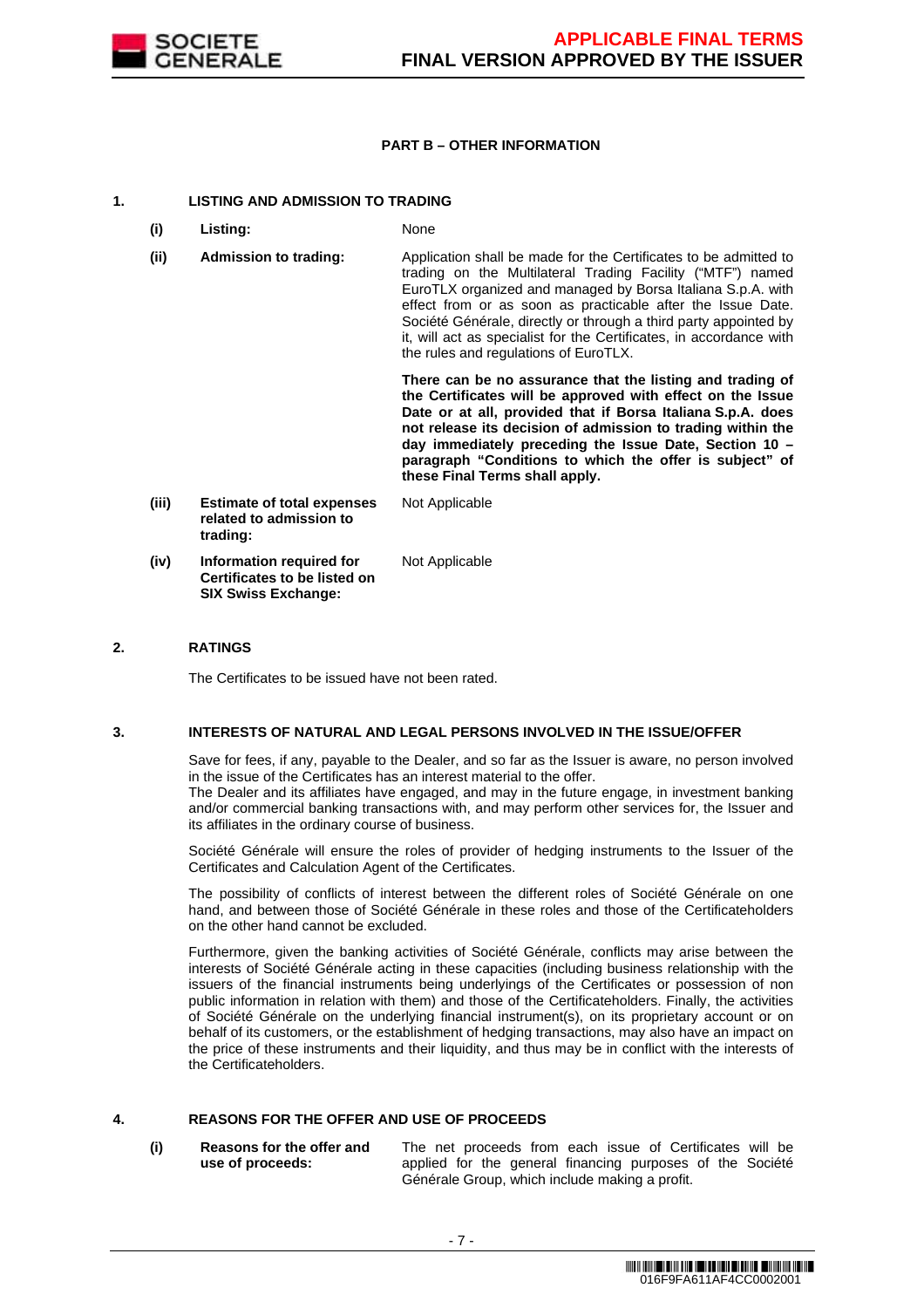

- **(ii) Estimated net proceeds:** Not Applicable
- **(iii) Estimated total expenses:** Not Applicable
- **5. INDICATION OF YIELD** (Fixed Rate Certificates only) Not Applicable
- **6. HISTORIC INTEREST RATES** (Floating Rate Certificates only)

Not Applicable

# **7. PERFORMANCE AND EFFECT ON VALUE OF INVESTMENT**

## **(i) PERFORMANCE OF FORMULA, EXPLANATION OF EFFECT ON VALUE OF INVESTMENT**  (Structured Certificates only)

 The value of the Certificates, the payment of a Coupon amount on a relevant Interest payment date to a Certificateholder, the payment of an automatic early redemption amount on a relevant automatic early redemption date, and the payment of a redemption amount to a Certificateholder on the Final Exercise Date will depend on the performance of the underlying asset(s), on the relevant valuation date(s).

 The value of the Certificates is linked to the positive or negative performance of the underlying instrument. The amount(s) to be paid is/are determined on the basis of the condition which is satisfied (or not) if the performance of the underlying instrument is higher than or equal to a predefined barrier performance.

 During the lifetime of the Certificates, the market value of these Certificates may be lower than the invested capital. Furthermore, an insolvency of the Issuer and/or the Guarantor may cause a total loss of the invested capital.

**The attention of the investors is drawn to the fact that they could sustain an entire or a partial loss of their investment.**

## **(ii) PERFORMANCE OF RATE(S) OF EXCHANGE AND EXPLANATION OF EFFECT ON VALUE OF INVESTMENT** (Dual Currency Certificates only)

Not Applicable

# **8. OPERATIONAL INFORMATION**

**(i) Security identification code(s): - ISIN code:** XS2278330928 **- Common code:** 227833092 **(ii) Clearing System(s):** Euroclear Bank S.A/N.V. (**Euroclear) /** Clearstream Banking société anonyme (**Clearstream**) **(iii) Delivery of the Certificates:** Delivery against payment **(iv) Calculation Agent:** Société Générale Tour Société Générale 17 Cours Valmy 92987 Paris La Défense Cedex France **(v) Paying Agent(s):** Société Générale Luxembourg SA 11, avenue Emile Reuter 2420 Luxembourg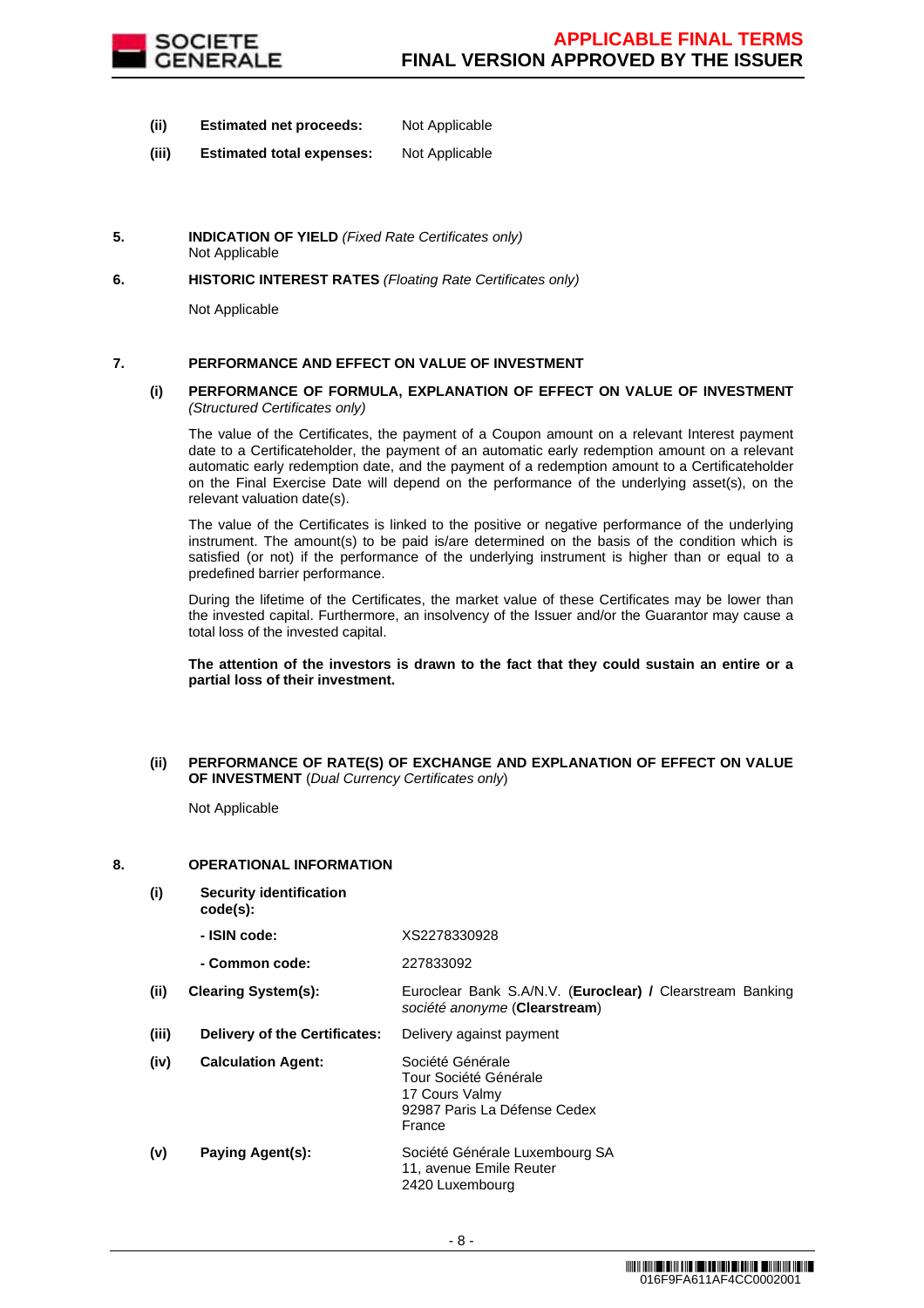

# Luxembourg

|    | (vi) | Eurosystem eligibility of the<br>Certificates:                                                                                        | No. Whilst the designation is specified as "no" at the date of<br>these Final Terms, should the Eurosystem eligibility criteria be<br>amended in the future such that the Certificates are capable of<br>meeting them the Certificates may then be deposited with one<br>of the ICSDs as common safekeeper (and registered in the<br>name of a nominee of one of the ICSDs acting as common<br>safekeeper). Note that this does not necessarily mean that the<br>Certificates will then be recognised as eligible collateral for<br>Eurosystem monetary policy and intraday credit operations by<br>the Eurosystem at any time during their life. Such recognition<br>will depend upon the ECB being satisfied that Eurosystem<br>eligibility criteria have been met. |
|----|------|---------------------------------------------------------------------------------------------------------------------------------------|-----------------------------------------------------------------------------------------------------------------------------------------------------------------------------------------------------------------------------------------------------------------------------------------------------------------------------------------------------------------------------------------------------------------------------------------------------------------------------------------------------------------------------------------------------------------------------------------------------------------------------------------------------------------------------------------------------------------------------------------------------------------------|
|    |      | (vii) Address and contact details<br>of Société Générale for all<br>administrative<br>communications relating to<br>the Certificates: | Société Générale<br>Tour Société Générale<br>17 Cours Valmy<br>92987 Paris La Défense Cedex<br>France<br>Name: Sales Support Services - Derivatives<br>Tel: +33 1 57 29 12 12 (Hotline)<br>Email: clientsupport-deai@sgcib.com                                                                                                                                                                                                                                                                                                                                                                                                                                                                                                                                        |
| 9. |      | <b>DISTRIBUTION</b>                                                                                                                   |                                                                                                                                                                                                                                                                                                                                                                                                                                                                                                                                                                                                                                                                                                                                                                       |
|    | (i)  | <b>Method of distribution:</b>                                                                                                        | Non-syndicated                                                                                                                                                                                                                                                                                                                                                                                                                                                                                                                                                                                                                                                                                                                                                        |
|    |      | - Dealer(s):                                                                                                                          | Société Générale<br>Tour Société Générale<br>17 Cours Valmy                                                                                                                                                                                                                                                                                                                                                                                                                                                                                                                                                                                                                                                                                                           |

**(ii) Total commission and concession:** There is no commission and/or concession paid by the Issuer to the Dealer or the Managers.

France

92987 Paris La Défense Cedex

 Société Générale shall pay to Deutsche Bank SpA (the **Distributor**) an upront placement fee of up to 5.00% of the nominal amount of Certificates effectively placed by such<br>Distributor as of the Issue Date Distributor as

The Certificates are not Specified Certificates for purposes of

- (iii) **TEFRA rules:** Not Applicable
- **(iv) Non-exempt Offer Consent of the Issuer to use the Base Prospectus during the Offer Period:** A Non-exempt offer of the Certificates may be made by the Dealer and any **Initial Authorised Offeror** below mentioned, any **Additional Authorised Offeror**, the name and address of whom will be published on the website of the Issuer (http://prospectus.socgen.com) in the Non-exempt Offer jurisdiction(s) (**Non-exempt Offer Jurisdiction(s)**) during the offer period (**Offer Period**) as specified in the paragraph "Terms and Conditions of the Offer" below.

 **- Individual Consent / Name(s) and address(es) of any Initial Authorised Offeror:** Applicable / Deutsche Bank SpA, Piazza del Calendario, 3, 20126 Milano

the Section 871(m) Regulations.

Not Applicable

 **- General Consent/ Other conditions to consent:**

- **(v) U.S. federal income tax considerations:**
- **(vi) Prohibition of Sales to EEA and UK Retail Investors:** Not Applicable
- **10. TERMS AND CONDITIONS OF THE OFFER**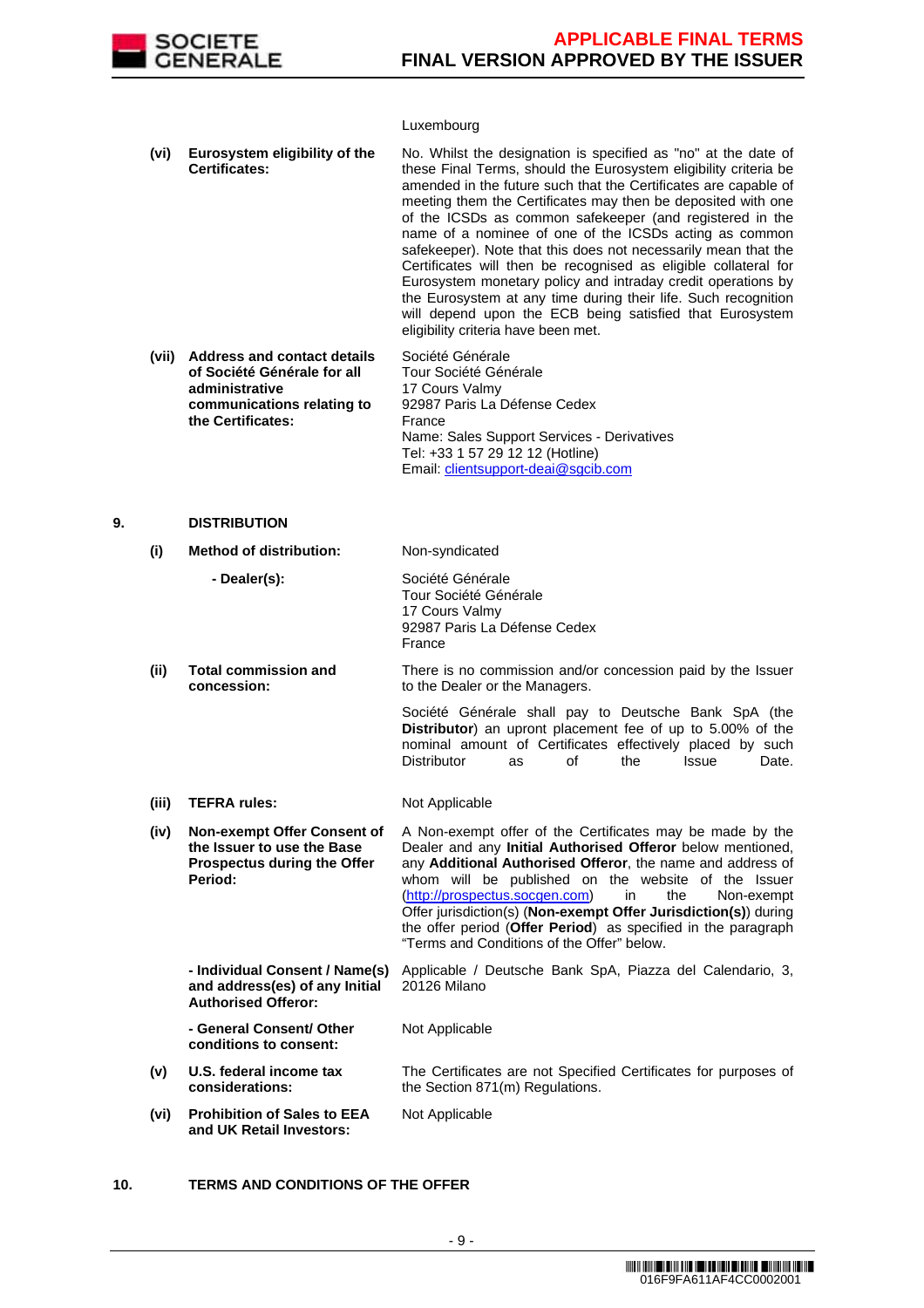

 **- Non-exempt Offer Jurisdiction(s):**

Italy

 **- Offer Period:** From and including April 16, 2021 at 9.00 a.m. Central European Time (CET) to and including May 26, 2021 at 4.00 p.m. CET, subject to any early closing of the Offer Period as described below.

The Certificates will be distributed:

(a) within the premises of the Distributors (at their offices and branches);

(b) through door-to-door selling (fuori sede) pursuant to Articles 30 and 31 of the Italian Legislative Decree No. 58 of 24<sup>th</sup> February 1998, as amended from time to time (the **"Italian Financial Services Act"**) from and including April 16, 2021 at 9.00 a.m. Central European Time (CET) to and including May 21, 2021 at 4.00 p.m. CET; and

(c) through long distance selling techniques (tecniche di comunicazione a distanza) pursuant to article 32 of the Italian Financial Services Act April 16, 2021 at 9.00 a.m. Central European Time (CET) to and including May 14, 2021 at 4.00 p.m. CET,

subject to any early closing of the Offer Period as described below.

The Distributor intending to distribute Certificates through doorto-door selling (fuori sede) pursuant to article 30 of the Italian Financial Services Act will collect the acceptance forms - other than directly at their branches and offices - through financial advisors for door-to-door selling (consulenti finanziari abilitati all'offerta fuori sede) pursuant to Article 31 of the Italian Financial Services Act.

Pursuant to Article 30, paragraph 6, of the Italian Financial Services Act, the validity and enforceability of contracts entered into through door-to-door selling (fuori sede) is suspended for a period of 7 (seven) days from the date of subscription of the acceptance form by the relevant investor.

Within such period investors may notify the relevant Distributor of their withdrawal without payment of any charge or commission.

The Certificates will be also offered through long distance selling techniques (tecniche di comunicazione a distanza) pursuant to article 32 of the Italian Financial Services Act (i.e., through the trading-online platform of the Distributors and/or recorded telephone orders). In this case, investors may purchase the Certificates via the internet, after being identified by the Distributor, by using their personal password/identification codes. Pursuant to article 67-duodecies of the Italian Legislative Decree No. 206/2005 as amended (the so called "Codice del Consumo"), the validity and enforceability of the contracts entered into through long distance selling techniques (tecniche di comunicazione a distanza) is suspended for a period of 14 (fourteen) days from the date of subscription of the acceptance form by the relevant investor. Within such period investors may notify the relevant Distributor of their withdrawal without any charge or commission

 **- Offer Price:** The Certificates will be offered at the Issue Price of which up to a maximum of 5.00 % is represented by distribution fee

.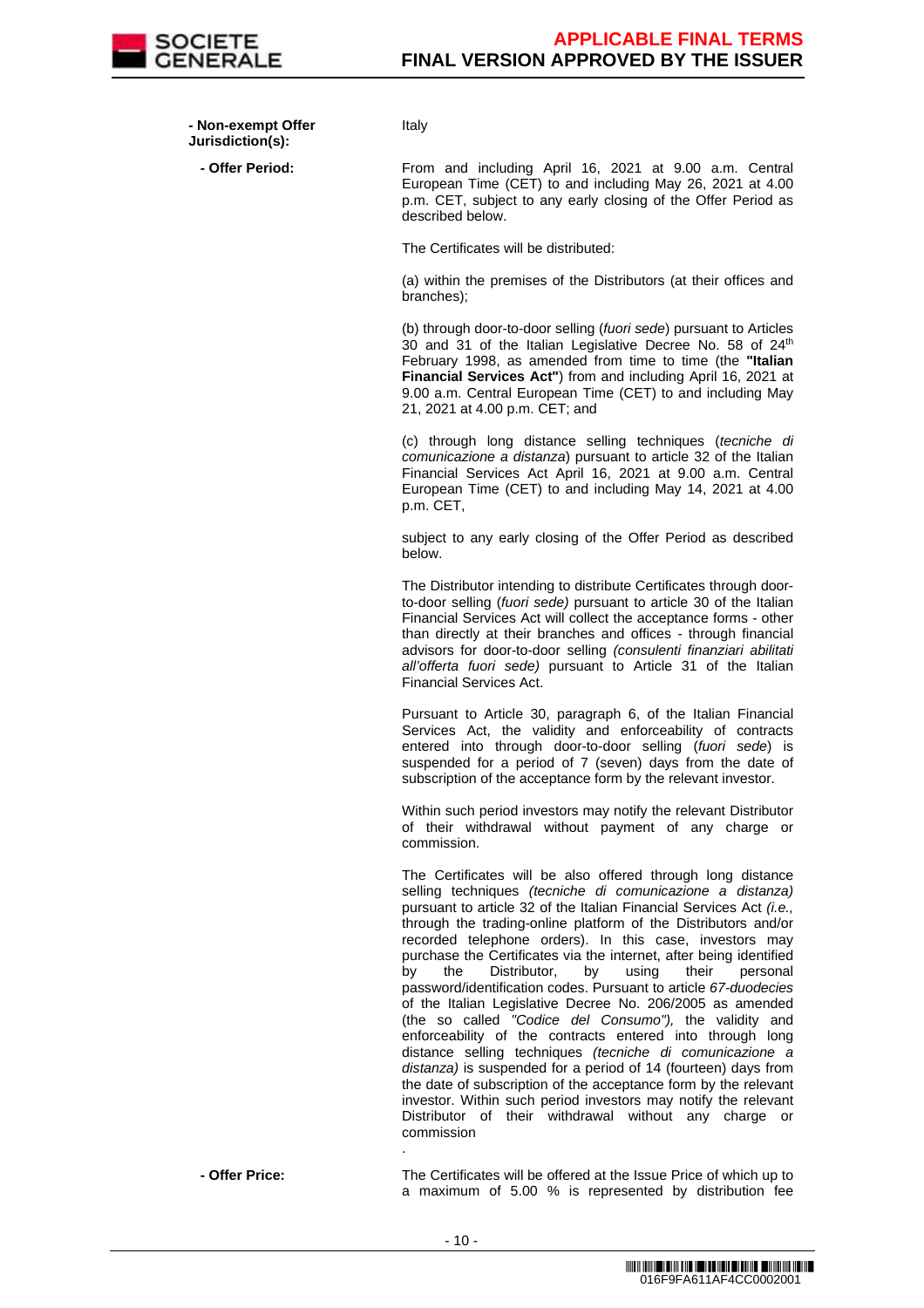

payable upfront by the Guarantor to the Distributor

 **- Conditions to which the offer is subject:** Offers of the Certificates are conditional on their issue and, on any additional conditions set out in the standard terms of business of the financial intermediaries, notified to investors by such relevant financial intermediaries. The Issuer reserves the right to close the Offer Period prior to its stated expiry for any reason. The Issuer reserves the right to withdraw the offer and cancel the issuance of the Certificates for any reason at any time on or prior to the Issue Date. For the avoidance of doubt, if any application has been made by a potential investor and the Issuer exercises such right, no potential investor shall be entitled to subscribe or otherwise acquire the Certificates. In each case, a notice to the investors on the early termination or the withdrawal, as applicable, will be published on the website of the Issuer (http://prospectus.socgen.com). The validity of the offer is subject to the condition that the decision of admission to trading on EuroTLX is released by Borsa Italiana S.p.A. by not later than on the day immediately preceding the Issue Date; otherwise, the offer will be deemed withdrawn and the issuance cancelled. The Issuer undertakes to file the relevant application with Borsa Italiana S.p.A. in due time to allow Borsa Italiana S.p.A. to release a decision, according to its rules, within the day immediately preceding the Issue Date. **- Description of the application process:** The distribution activity will be carried out in accordance with the financial intermediary's usual procedures. Prospective investors will not be required to enter into any contractual arrangements directly with the Issuer in relation to the subscription of the Certificates. **- Description of possibility to reduce subscriptions and manner for refunding excess amount paid by applicants:** Not Applicable **- Details of the minimum and/or maximum amount of application:** Minimum amount of application : EUR 100 (i.e. 1 Certificate) **- Details of the method and time limits for paying up and delivering the Certificates:** The Certificates will be issued on the Issue Date against payment to the Issuer of the net subscription moneys. However, the settlement and delivery of the Certificates will be executed through the Dealer mentioned above. Investors will be notified by the relevant financial intermediary of their allocations of Certificates and the settlement arrangements in respect thereof. The settlement and the delivery of the securities will be executed through the Dealer mentioned above only for technical reasons. However, the Issuer will be the only offeror and as such will assume all the responsibilities in connection with the information contained in the Final Terms together with the Base Prospectus. **- Manner and date in which results of the offer are to be made public:** Publication on the website of the Issuer (http://prospectus.socgen.com) and in a daily newspaper of general circulation in the relevant place(s) of listing and/or public offer at the end of the subscription period if required by local regulation. **- Procedure for exercise of any right of pre-emption, negotiability of subscription rights and treatment of**  Not Applicable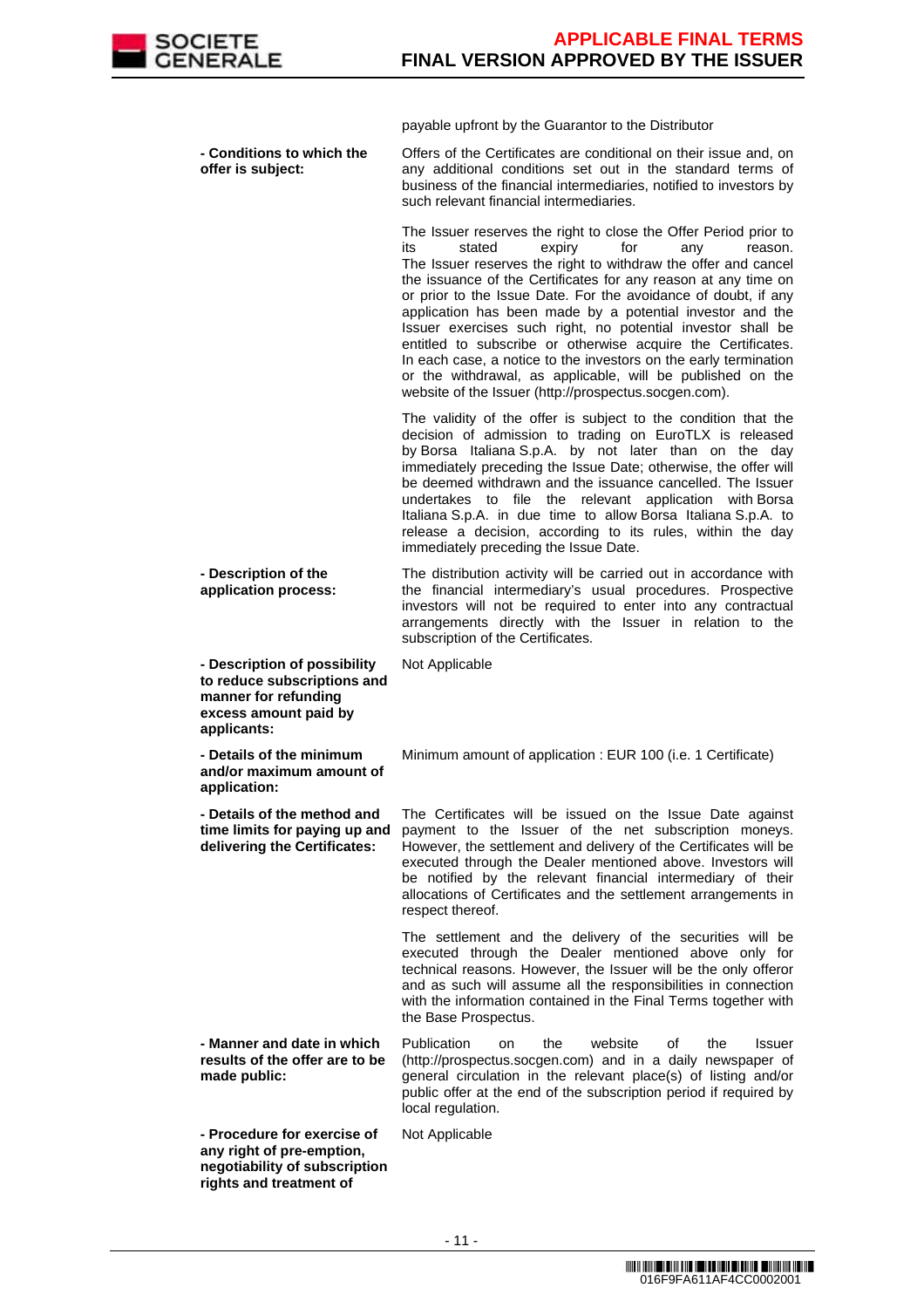

| subscription rights not<br>exercised:                                                                                                                 |                                                                                                                                                                                                                                                                                                                                                                                                                         |
|-------------------------------------------------------------------------------------------------------------------------------------------------------|-------------------------------------------------------------------------------------------------------------------------------------------------------------------------------------------------------------------------------------------------------------------------------------------------------------------------------------------------------------------------------------------------------------------------|
| - Whether tranche(s)<br>has/have been reserved for<br>certain countries:                                                                              | Not Applicable                                                                                                                                                                                                                                                                                                                                                                                                          |
| - Process for notification to<br>applicants of the amount<br>allotted and the indication<br>whether dealing may begin<br>before notification is made: | Not Applicable                                                                                                                                                                                                                                                                                                                                                                                                          |
| - Amount of any expenses<br>and taxes specifically<br>charged to the subscriber or<br>purchaser:                                                      | Taxes charged in connection with the subscription, transfer,<br>purchase or holding of the Certificates must be paid by the<br>Certificateholders and neither the Issuer nor the Guarantor<br>shall have any obligation in relation thereto; in that respect,<br>Certificateholders shall consult professional tax advisers to<br>determine the tax regime applicable to their own situation.                           |
|                                                                                                                                                       | The entry costs, included in the Issue Price and determined as<br>of 09/04/2021 (the launch date of the issuance), charged to<br>the investor by the Issuer or the Offeror are equal to 5.00%<br>(5.00% placement fee, 0,0% other costs). The entry costs and<br>potential recurrent costs and potential anticipated exit penalties<br>may have an impact on the return the investor may obtain from<br>his investment. |

**11. ADDITIONAL INFORMATION**

| - Minimum investment in the<br><b>Certificates:</b>                                       | EUR 100 (i.e. 1 Certificate)                              |
|-------------------------------------------------------------------------------------------|-----------------------------------------------------------|
| - Minimum Trading Lot:                                                                    | EUR 100 (i.e. 1 Certificate)                              |
| - Location where the<br><b>Prospectus, any Supplements</b><br>thereto and the Final Terms | Société Générale.<br>Via Olona n.2, 20123 Milano<br>Italy |

.

# **12. PUBLIC OFFERS IN SWITZERLAND**

**can be collected or inspected free of charge in Italy:**

Not Applicable

# **13. BENCHMARK REGULATION**

**Benchmark:** Not Applicable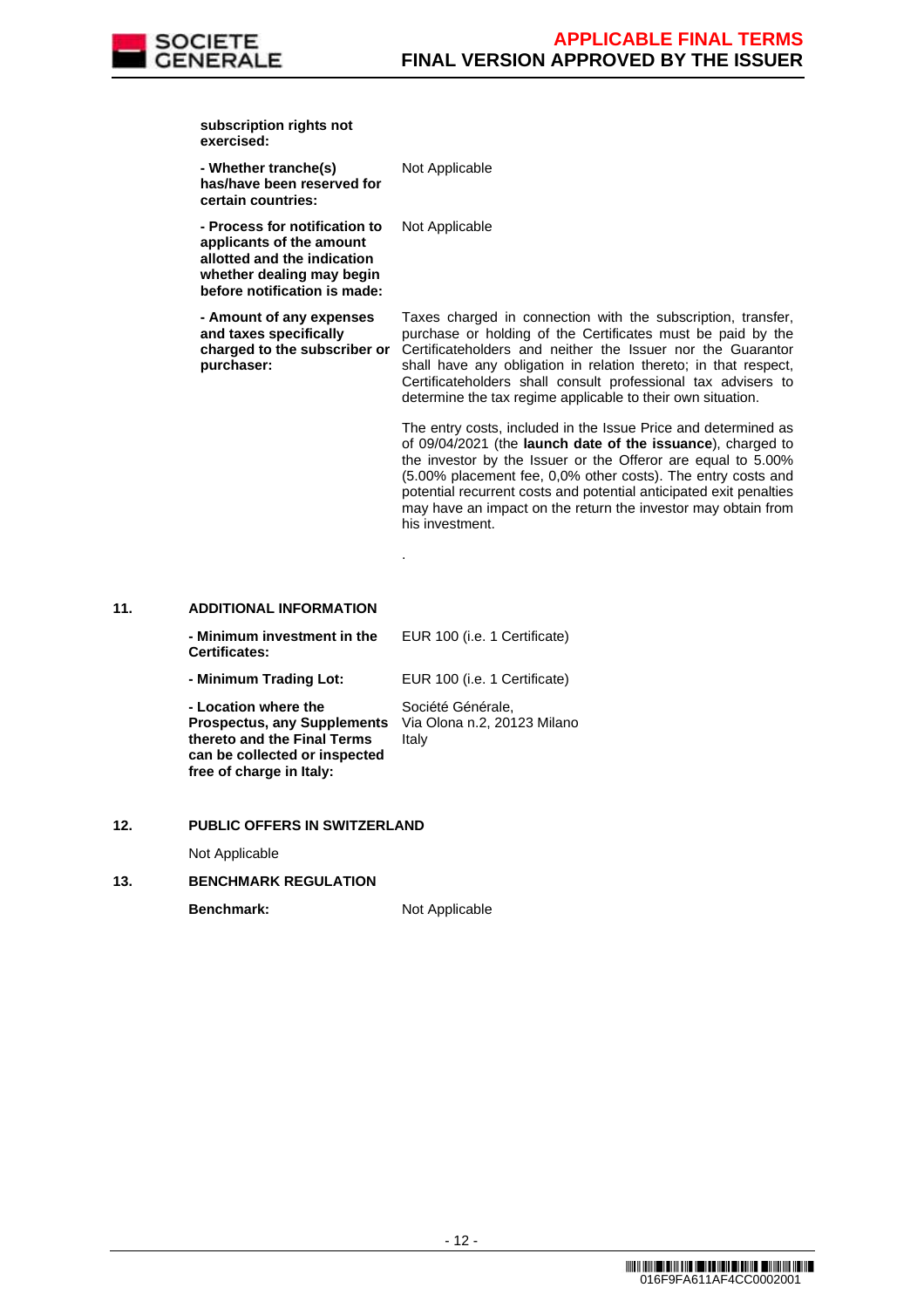

# **ISSUE SPECIFIC SUMMARY**

# **SECTION A – INTRODUCTION INCLUDING WARNINGS**

**ISIN code** : XS2278330928

#### **Issuer : SG Issuer**

Domicile: 16, boulevard Royal, L-2449 Luxembourg

Telephone number : + 352 27 85 44 40

Legal entity identifier (LEI) : 549300QNMDBVTHX8H127

## **Offeror and/or entity requesting the admission to trading :**

Société Générale

Tour Société Générale - 17 Cours Valmy

92987 Paris La Défense Cedex, France

Domicile : 29, boulevard Haussmann, 75009 Paris, France.

Legal entity identifier (LEI) : O2RNE8IBXP4R0TD8PU41

#### **Identity and contact details of the competent authority approving the prospectus:**

Approved by the Commission de Surveillance du Secteur Financier (CSSF)

283, route d'Arlon L-2991, Luxembourg

Telephone number: (352) 26 25 11

E-Mail : direction@cssf.lu

**Date of approval of the prospectus:** 05/06/2020

#### **WARNINGS**

This summary must be read as an introduction to the base prospectus (the **Base Prospectus**).

Any decision to invest in the certificates (the **Certificates**) should be based on a consideration of the Base Prospectus as a whole by the investor.

#### **Prospective investors should be aware that these Certificates may be volatile and that they may receive no interest and may lose all or a substantial portion of their principal.**

Where a claim relating to the information contained in the Base Prospectus and the applicable Final Terms is brought before a court, the plaintiff investor might, under the national legislation of the Member States, have to bear the costs of translating the Base Prospectus before the legal proceedings are initiated.

Civil liability attaches only to those persons who have tabled this summary, including any translation thereof, but only if the summary is misleading, inaccurate or inconsistent when read together with the other parts of the Base Prospectus or it does not provide, when read together with the other parts of the Base Prospectus, key information in order to aid investors when considering whether to invest in the Certificates.

**You are about to buy a product which is not simple and which may be difficult to understand.**

# **SECTION B – KEY INFORMATION ON THE ISSUER**

## **WHO IS THE ISSUER OF THE SECURITIES?**

**Issuer : SG Issuer** (or the **Issuer**)

Domicile: 16, boulevard Royal, L-2449 Luxembourg

Legal form: Public limited liability company (société anonyme).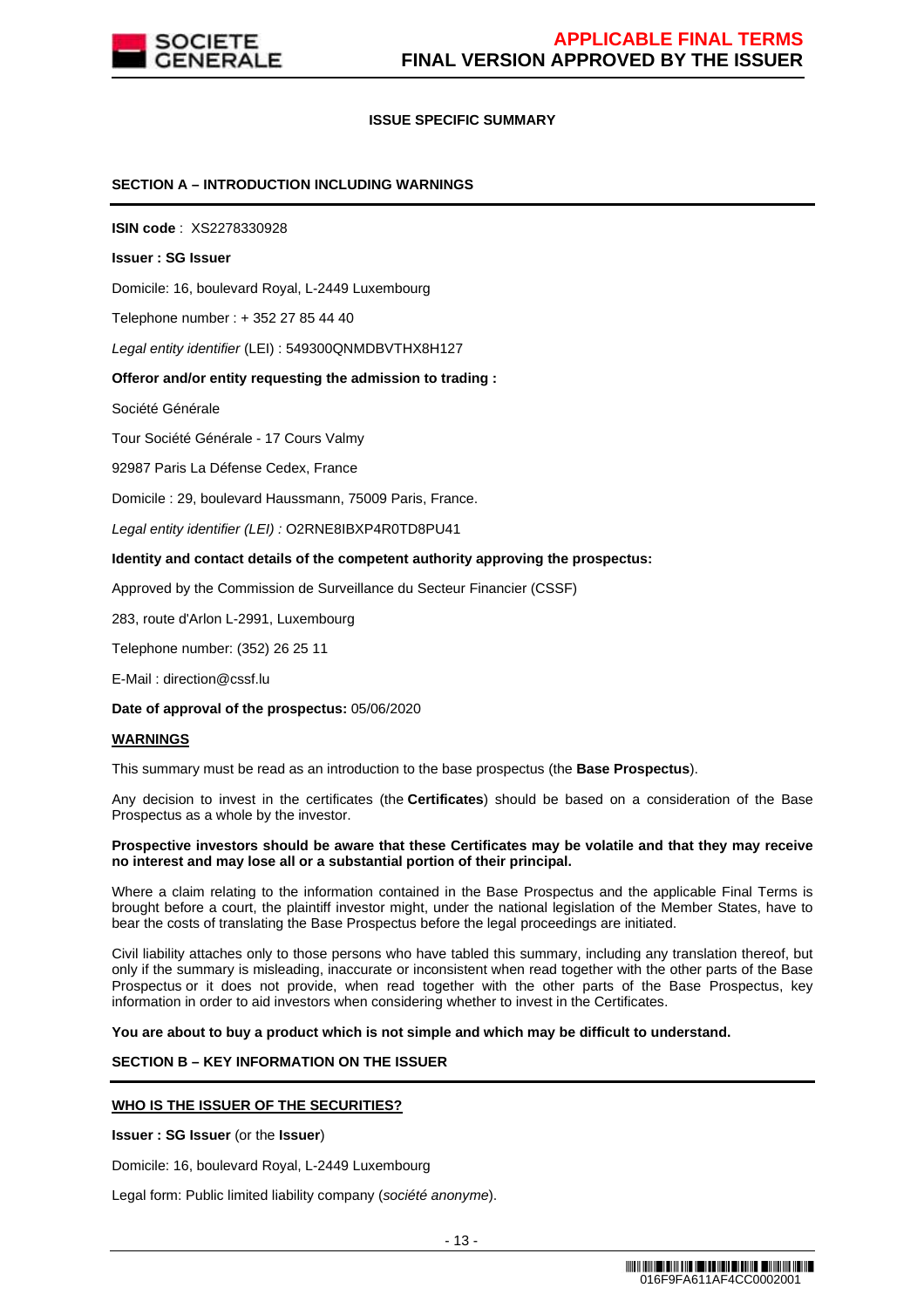

Legal entity identifier (LEI) : 549300QNMDBVTHX8H127

Legislation under which the Issuer operates: Luxembourg law.

Country of incorporation: Luxembourg.

## **Statutory auditors : Ernst & Young S.A.**

The principal activity of SG Issuer is raising finance by the issuance of warrants as well as debt securities designed to be placed to institutional customers or retail customers through the distributors associated with Société Générale. The financing obtained through the issuance of such debt securities is then lent to Société Générale and to other members of the Group.

The Issuer is a 100% subsidiary of Société Générale Luxembourg S.A. who is itself a 100 % subsidiary of Société Générale and is consolidated by global integration.

In accordance with it bylaws, the Issuer is managed by an Executive Board under the supervision of a Supervisory Councel. The members of the Executive Board are Laurent Weil, Thierry Bodson, Pascal Jacob, Yves Cacclin, Alexandre Galliche and Estelle Stephan Jaspard (each individually a Director and collectively the Executive Board). Laurent Weil, Thierry Bodson, Pascal Jacob, Yves Cacclin, Alexandre Galliche et Estelle Stephan Jaspard exercice their activities full time within Société Générale group.

## **WHAT IS THE KEY FINANCIAL INFORMATION REGARDING THE ISSUER?**

# **Income statement**

| ∥(en K€)                     | 31 December 2019 | 31 December 2018 |  |
|------------------------------|------------------|------------------|--|
|                              | (audited)        | (audited)        |  |
| <b>Operating profit/loss</b> | 210              | 251              |  |

**Balance sheet**

| (en K€)                                                                     | 31 December<br>2019<br>(audited) | 31 December<br>2018<br>(audited) |
|-----------------------------------------------------------------------------|----------------------------------|----------------------------------|
| Net financial debt (long term debt plus short term debt minus<br>$ cash) *$ | $-17975$                         | $-31584$                         |
| Current ratio (current assets/current liabilities)                          | N/A                              | N/A                              |
| Debt to equity ratio (total liabilities/total shareholder equity)           | N/A                              | N/A                              |
| Interest cover ratio (operating income/interest expense)                    | N/A                              | N/A                              |

\*the Net financial debt is calculated on the basis of the following elements :

| ∥Net financial debt             | 31/12/2019 | 30/06/2019 | 31/12/2018 | 30/06/2018 | 31/12/2017 |
|---------------------------------|------------|------------|------------|------------|------------|
| Convertible Bond into Share (1) | 48 000     | 48 000     | 48 000     | 48 000     | 48 000     |
| Cash and cash equivalents (2)   | $-65975$   | $-92164$   | $-79584$   | $-69221$   | -114 889   |
| ⊺Total                          | $-17975$   | $-44164$   | $-31584$   | $-21221$   | $-66889$   |

(1) classified within the line Financial liabilities at amortized cost, see note 4.3 in the 2019 financial statements and in the 2019 condensed interim financial statements

(2) classified in the Balance Sheet.

#### **Cash flow**

| (en K€)                                  | 31 December 2019<br>(audited) | 31 December 2018<br>(audited) |
|------------------------------------------|-------------------------------|-------------------------------|
| Net cash flows from operating activities | 44 845                        | 4 2 1 4                       |
| Net cash flows from financing activities | (58454)                       | (39519)                       |
| Net cash flows from investing activities |                               |                               |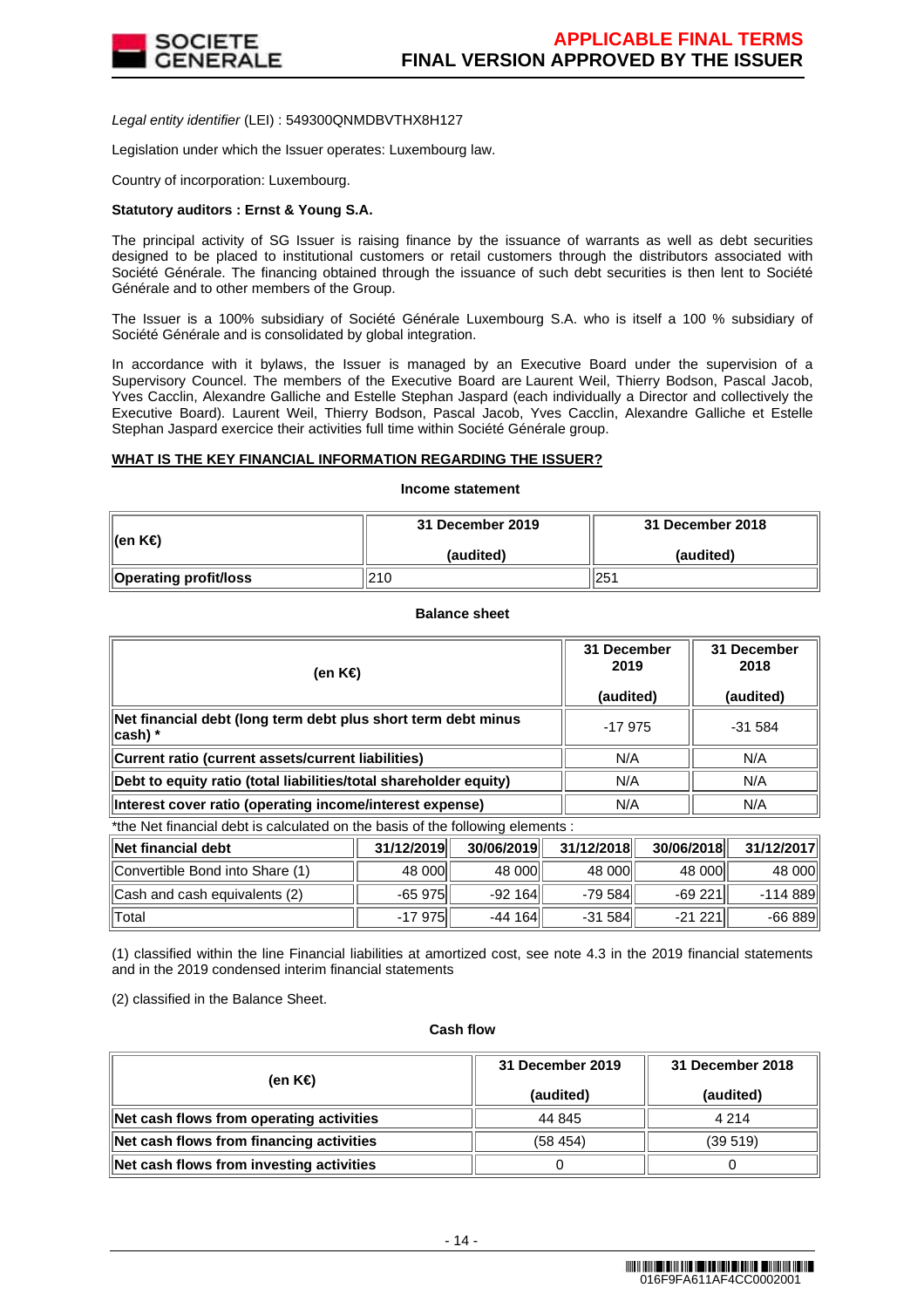

# **WHAT ARE THE KEY RISKS THAT ARE SPECIFIC TO THE ISSUER?**

In the event of default or bankruptcy of the Issuer, the investor has recourse only against Société Générale and there is a risk of total or partial loss of the amount invested or conversion into securities (equity or debt) or postponement of maturity, in the event of bail-in affecting the Issuer's securities or Société Générale's structured certificates, without any guarantee or compensation.

# **SECTION C. KEY INFORMATION ON THE SECURITIES**

# **WHAT ARE THE MAIN FEATURES OF THE SECURITIES?**

**ISIN Code :** XS2278330928 **Number of Certificates :** up to 300000

| <b>Product Currency</b>                   | EUR.                                                                                                        |                          | <b>Settlement</b><br><b>Currency</b> |                    | <b>EUR</b>                                               |            |
|-------------------------------------------|-------------------------------------------------------------------------------------------------------------|--------------------------|--------------------------------------|--------------------|----------------------------------------------------------|------------|
| Listing                                   | EuroTLX, a Multilateral Trading<br>Facility organized and managed Nominal Value<br>by Borsa Italiana S.p.A. |                          |                                      |                    | EUR 100 per Certificate                                  |            |
| Minimum<br>llnvestment                    | <b>EUR 100</b>                                                                                              |                          |                                      | <b>Issue Price</b> | 100% of the Nominal Value                                |            |
| <b>Final Exercise Date</b>                | 29/05/2026                                                                                                  |                          | Minimum<br>Reimbursement             |                    | No, you can lose up to the full<br>linvested amount      |            |
| <b>Capital Barrier</b>                    | 70%                                                                                                         |                          | <b>Capital Barrier Type</b>          |                    | Finall<br>Observed<br>the<br>on<br>Observation Date only |            |
| <b>Coupon Barrier</b>                     | 70%                                                                                                         |                          | Coupon                               |                    | 6.85%                                                    |            |
| Early<br><b>Barrier</b>                   | $\overline{\text{Redemption}}\ _{100\%}$                                                                    |                          |                                      |                    |                                                          |            |
| <b>Identifier</b><br>Reference Underlying |                                                                                                             | <b>Relevant Exchange</b> |                                      |                    | <b>Currency</b>                                          |            |
| Intesa Sanpaolo SpA                       |                                                                                                             | IT0000072618             |                                      | Borsa Italiana     |                                                          | <b>EUR</b> |

This product is a certificate governed by English law.

This product is designed to provide a conditional coupon on a periodic basis. It is possible for the product to be automatically redeemed early based on pre-defined conditions. If the product is not redeemed early, both the coupon and the capital redemption at maturity will be linked to the performance of the Reference Underlying. Your capital will be fully at risk when investing in this product.

## Coupon

Provided that the product has not been previously redeemed early:

- On each Coupon Observation Date, if the level of the Reference Underlying is at or above the Coupon Barrier, you will receive on the payment date:

The Coupon multiplied by the number of periods the product has elapsed since inception, minus the sum of coupons already paid.

- Otherwise, you will not receive the Coupon.

A period corresponds to one year.

Automatic Early Redemption

On any Early Redemption Observation Date, if the level of the Reference Underlying is at or above the Early Redemption Barrier, the product will be redeemed early and you will receive 100% of the Nominal Value.

A period corresponds to one year.

Final Exercise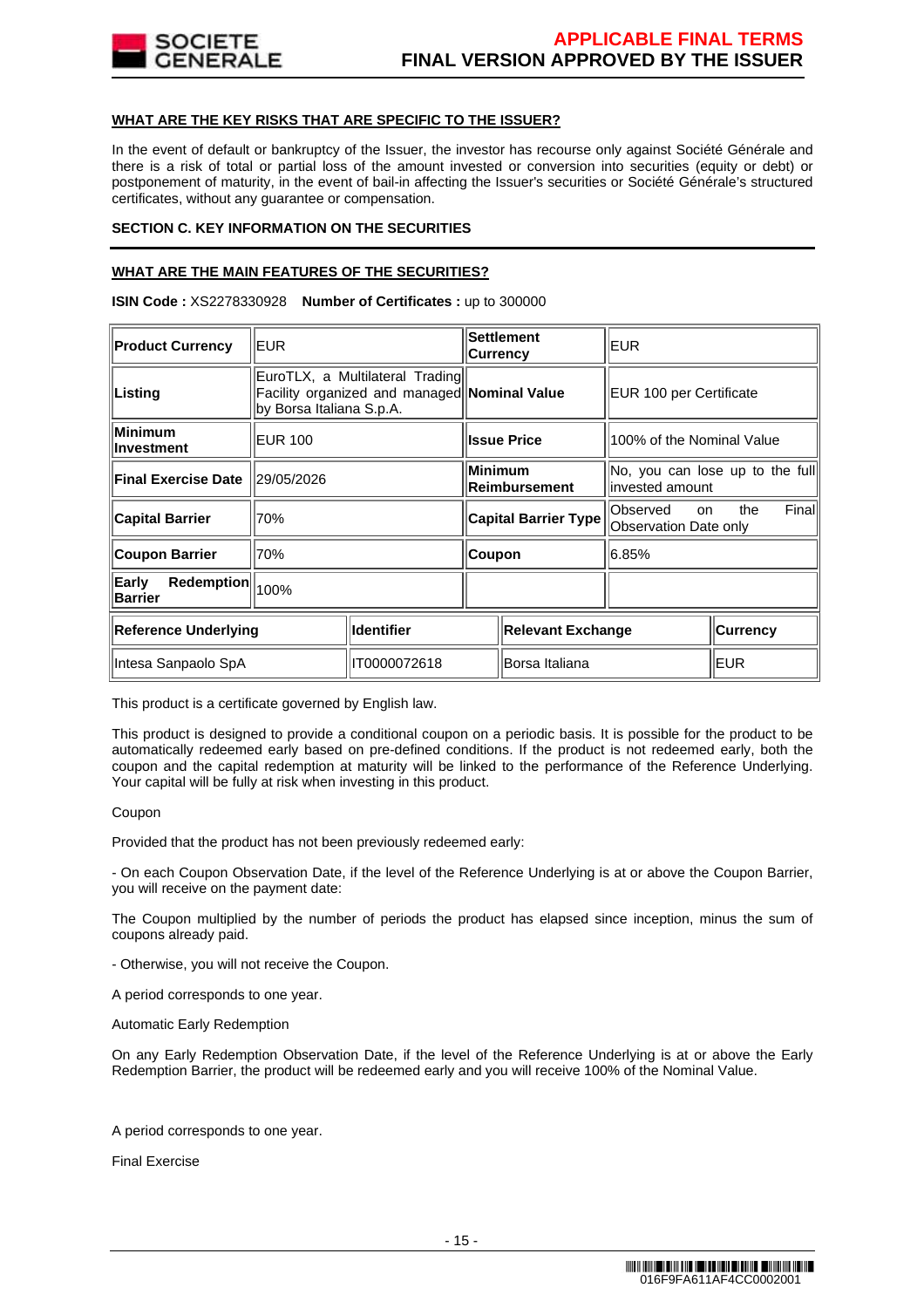

On the Final Exercise Date, provided that the product has not been redeemed early, you will receive a Final Exercise Amount.

- If the Final Level of the Reference Underlying is at or above the Capital Barrier, you will receive:

100% of the Nominal Value.

- Otherwise, you will receive the Final Level of the Reference Underlying multiplied by the Nominal Value. In this scenario, you will suffer a partial or total loss of your invested amount.

Additional Information

- The level of the Reference Underlying corresponds to its value expressed as a percentage of its Initial Value.

- The Initial Value of the Reference Underlying is its value observed on the Initial Observation Date.

- The Final Level is the level of the Reference Underlying observed on the Final Observation Date.

- Coupons are expressed as a percentage of the Nominal Value.

- Extraordinary events may lead to changes to the product's terms or the early termination of the product and could result in losses on your investment

- The product is available through a public offering during the applicable offering period in the following jurisdiction(s): Italy

| <b>Issue Date</b>                        | 31/05/2021                                                                                                     |
|------------------------------------------|----------------------------------------------------------------------------------------------------------------|
| <b>Initial Observation Date</b>          | 31/05/2021                                                                                                     |
| <b>Final Observation Date</b>            | 22/05/2026                                                                                                     |
| <b>Final Exercise Date</b>               | 29/05/2026                                                                                                     |
| Coupon<br><b>Dates</b>                   | $\fbox{\textbf{Observation}}\Big\ _{{31}/{05}/{2022},\ 31}/{05}/{2023},\ 31/05/2024,\ 02/06/2025,\ 22/05/2026$ |
| <b>Early</b><br><b>Observation Dates</b> | Redemption 31/05/2022, 31/05/2023, 31/05/2024, 02/06/2025                                                      |

## **Waiver of Set-off rights**

The Certificateholders waive any right of set-off, compensation and retention in relation to the Certificates, to the extent permitted by law.

## **Submission to jurisdiction:**

The Issuer accepts the competence of the courts of England in relation to any dispute against the Issuer, but accepts that such Certificateholders may bring their action before any other competent court.

## **Ranking:**

The Certificates will be direct, unconditional, unsecured and unsubordinated obligations of the Issuer and will rank at least pari passu with all other outstanding direct, unconditional, unsecured and unsubordinated obligations of the Issuer, present and future.

The Certificateholder acknowledge that in case of resolutions pursuant to Directive 2014/59/UE in relation to the Issuer's liabilities or the non subordianted, senior preferred, structured and LMEE ratio eligible liabilities of Société Générale, the Certificates may be subject to the reduction of all, or a portion, of the amounts due, on a permanent basis, a conversion of all, or a portion, of the amounts due into shares or other securities of the Issuer or the Guarantor or another person; cancellation; and/or the amendment on maturity of the Certificates or amendment on the calendar or the amount of the interests.

# **RESTRICTIONS ON THE FREE TRANSFERABILITY OF THE SECURITIES :**

Not Applicable. There is no restriction on the free transferability of the Certificates, subject to selling and transfer restrictions which may apply in certain jurisdictions including restrictions applicable to the offer and sale to, or for the account or benefit of, persons other than Permitted Transferees.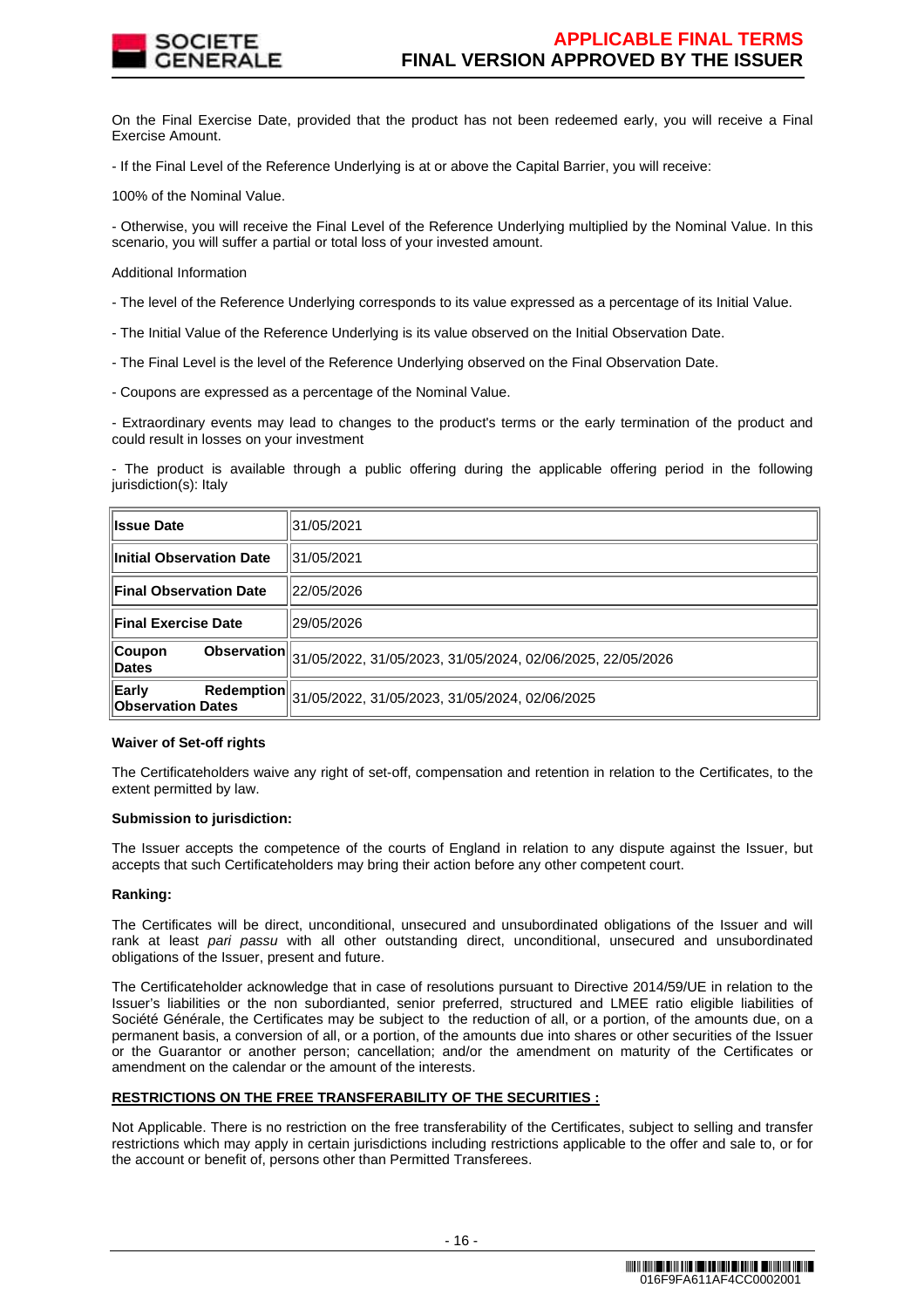

A Permitted Transferee means any person who (i) is not a U.S. person as defined pursuant to Regulation S; (ii) is not a person who comes within any definition of U.S. person for the purposes of the CEA or any CFTC Rule, guidance or order proposed or issued under the CEA (for the avoidance of doubt, any person who is not a "Non-United States person" defined under CFTC Rule 4.7(a)(1)(iv), but excluding, for purposes of subsection (D) thereof, the exception for any qualified eligible person who is not a "Non-United States person," shall be considered a U.S. person); and (iii) is not a "U.S. Person" for purposes of the final rules implementing the credit risk retention requirements of Section 15G of the U.S. Securities Exchange Act of 1934, as amended (the **U.S. Risk Retention Rules**) (a **Risk Retention U.S. Person**).

## **WHERE THE SECURITIES WILL BE TRADED?**

## **Admission to trading:**

Application will be made for the Certificates to be admitted to trading on the Multilateral Trading Facility ("MTF") named EuroTLX organized and managed by Borsa Italiana S.p.A.

# **There can be no assurance that the listing and trading of the Certificates will be approved with effect on the Issue Date or at all.**

# **IS THERE A GUARANTEE ATTACHED TO THE SECURITIES?**

## **Nature and scope of the guarantee:**

The Certificates are unconditionally and irrevocably guaranteed by Société Générale (the **Guarantor**) pursuant to the guarantee governed by French law made as of 05/06/2020 (the Guarantee).

The Guarantee obligations constitutes a direct, unconditional, unsecured and unsubordinated obligations of the Guarantor ranking as senior preferred obligations, as provided for in Article L. 613-30-3-I-3° of the French Code "monétaire et financier" and will rank at least pari passu with all other existing and future direct, unconditional, unsecured senior preferred obligations of the Guarantor, including those in respect of deposits.

Any references to sums or amounts payable by the Issuer which are guaranteed by the Guarantor under the Guarantee shall be to such sums and/or amounts as directly reduced, and/or in the case of conversion into equity, as reduced by the amount of such conversion, and/or otherwise modified from time to time resulting from the application of a bail-in power by any relevant authority pursuant to directive 2014/59/EU of the European Parliament and of the Council of the European Union.

## **Description of the Guarantor:**

The Guarantor, Société Générale is the parent company of the Société Générale Group.

Domicile: 29, boulevard Haussmann, 75009 Paris, France.

Legal form: Public limited liability company (société anonyme).

Country of incorporation: France.

# Legal entity identifier (LEI) : O2RNE8IBXP4R0TD8PU41

The Guarantor may on a regular basis, as defined in the conditions set by the French Banking and Financial Regulation Committee, engage in all transactions other than those mentioned above, including in particular insurance brokerage.

Generally speaking, the Guarantor may carry out, on its own behalf, on behalf of third parties or jointly, all financial, commercial, industrial, agricultural, personal property or real property, directly or indirectly related to the above-mentioned activities or likely to facilitate the accomplishment of such activities.

## **Key financial information on the Guarantor:**

#### **Income statement**

| $\parallel$ In millions of euros                                                          | <b>31.12.2020 (audited)</b> | $ 31.12.2019$ (audited) |
|-------------------------------------------------------------------------------------------|-----------------------------|-------------------------|
| Net interest income (or equivalent) ( $Total$ )<br>interest income and expense)***        |                             | 11,185                  |
| Net fee and commission income (Total Fee $\left\ _{4,917}\right\ $<br>income and expense) |                             | 5,257                   |
| Net impairment loss on financial assets (3,306)                                           |                             | (1,278)                 |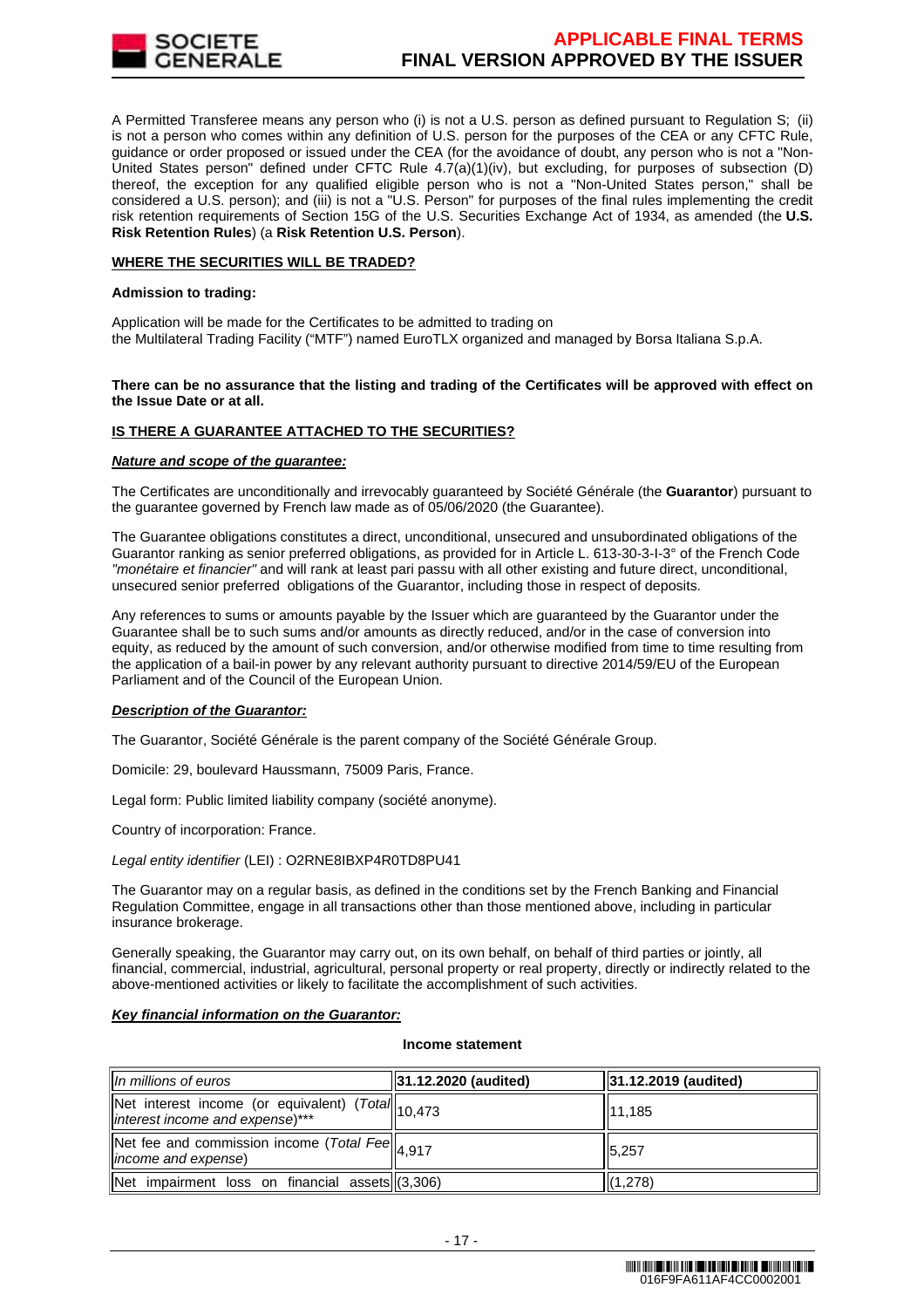

| $\vert$ (Cost of risk)                                                                                                                                                         |          |
|--------------------------------------------------------------------------------------------------------------------------------------------------------------------------------|----------|
| $\sqrt{\text{Net trading income (Net gains and losses on}}$ $2,851$<br>financial transactions)                                                                                 | 4,460    |
| Measure of financial performance used by<br>the issuer in the financial statements such 5,399<br>as operating profit (Gross operating income)                                  | 6,944    |
| Net profit or loss (for consolidated financial)<br>statements net profit or loss attributable to $\frac{1}{258}$<br>equity holders of the parent) (Net income,<br>Group share) | $3.248*$ |

# **Balance sheet**

| In billions of euros                                                                                                                                                            | 31.12.2020 (audited) 31.12.2019 (audited) |         | #Value as outcome<br>the<br>from<br>most<br>recent supervisory<br>review<br>and<br>evaluation process<br>(SREP) |
|---------------------------------------------------------------------------------------------------------------------------------------------------------------------------------|-------------------------------------------|---------|-----------------------------------------------------------------------------------------------------------------|
| Total assets (Total Assets)                                                                                                                                                     | 1,462.0                                   | 1,356.3 | N/A                                                                                                             |
| Senior debt (Debt securities issued)                                                                                                                                            | 139.0                                     | 125.2   | N/A                                                                                                             |
| Subordinated debt (Subordinated debts)                                                                                                                                          | 15.432                                    | 14.5    | N/A                                                                                                             |
| $\overline{\text{receivables}}$ to customers 448.8<br>and<br>Loans<br>(Customer loans at amortised cost)                                                                        |                                           | 450.2   | N/A                                                                                                             |
| Deposits<br>from customers<br>$\overline{\text{(Customer)}}$ 456.1<br>deposits)                                                                                                 |                                           | 418.6   | N/A                                                                                                             |
| Total equity (Shareholders' equity, subtotal 61.7<br>Equity, Group share)                                                                                                       |                                           | 63.5    | N/A                                                                                                             |
| Non performing loans (based on net<br>carrying amount) / Loans and receivables) 17.0<br>(Doubtful loans)                                                                        |                                           | 16.2    | N/A                                                                                                             |
| Common Equity Tier 1 capital (CET1) ratio<br>lookunion Equity of The Prudential capital 13.2% ****<br>adequacy ratop depending on the issuance)<br>(Common Equity Tier 1 ratio) |                                           | 12.7%   | 9.02% **                                                                                                        |
| Total capital ratio (Total capital ratio)                                                                                                                                       | 18.9%                                     | 18.3%   | N/A                                                                                                             |
| Leverage ratio calculated under applicable<br>regulatory framework (Fully-loaded CRR 4.7%<br>leverage ratio)                                                                    |                                           | 4.3%    | N/A                                                                                                             |

\* As from January 1st 2019, in accordance with the amendment to IAS 12 "Income Tax", the tax saving related to the payment of coupons on undated subordinated and deeply subordinated notes, previously recorded in consolidated reserves, is now recognised in income on the "Income tax" line).

\*\* Taking into account the combined regulatory buffers, the CET1 ratio level that would trigger the Maximum Distributable Amount mechanism would be 9.02% as of 31 December 2020 (including 0.04% of countercyclical buffers).

\*\*\* Titled in italics refer to titled used in the financial statements.

\*\*\*\* Ratio excluding IFRS 9 phasing (CET1 ratio at 13,4% including +28bp of IFRS 9 phasing).

## **Key risks that are specific to the guarantor :**

Due to Société Générale's role as guarantor and counterparty to the Issuer's hedging transactions, investors are essentially exposed to Société Générale's credit risk and have no recourse against the Issuer in the event of the Issuer's default.

## **WHAT ARE THE KEY RISKS THAT ARE SPECIFIC TO THE SECURITIES?**

The investor bears the risk of total or partial loss of the amount invested at redemption of the Certificates on the Final Exercise Date or the event the Certificates is sold by the investor before that date.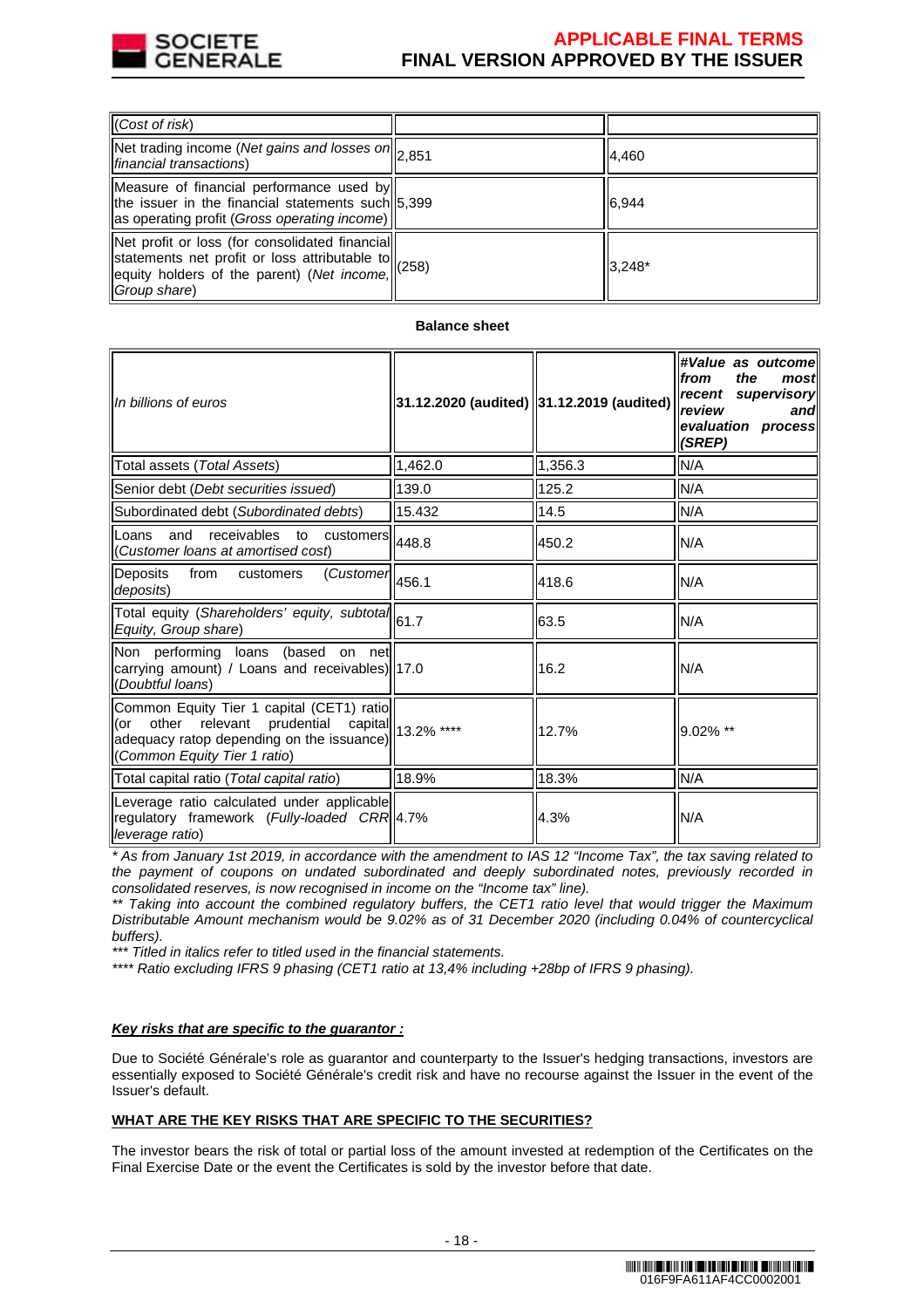

Although it is subject to market making agreement, the liquidity of the product may be affected by exceptional circumstances that make it difficult to sell the product or at a price that results in a total or partial loss of the amount invested.

Certificates may be early redeemed automatically when the level of the Underlying(s) reaches a certain level. Investors will not benefit from the performance of the Underlying(s) subsequent to such event.

The market value of the Certificates depends on the evolution of market parameters at the time of exit (price level of the Underlying(s), interest rates, volatility and credit spreads) and may therefore result in a risk of total or partial loss on the amount initially invested.

Events unrelated to the Underlying(s) (e.g. change in law, including tax law, force majeure) may lead to early redemption of the Certificates and thus to total or partial loss of the amount invested.

Events affecting the Underlying(s) or hedging transactions may lead to adjustments, de-indexation, substitution of the Underlying(s), or and consequently to losses on the amount invested, including in the case of capital protection.

If the currency of the investor's main activities is different from that of the product, the investor is exposed to currency risk, especially in the event of exchange controls, which may reduce the amount invested.

# **SECTION D - KEY INFORMATION ON THE OFFER OF SECURITIES TO THE PUBLIC AND/OR ADMISSION TO TRADING ON A REGULATED MARKET**

# **UNDER WHICH CONDITIONS AND TIMETABLE CAN I INVEST IN THIS SECURITIES ?**

# **DESCRIPTION OF THE TERMS AND CONDITIONS OF THE OFFER :**

## **Non Exempted Offer Jurisdiction(s):** Italy

# **Offer Period:**

From and including April 16, 2021 at 9.00 a.m. Central European Time (CET) to and including May 26, 2021 at 4.00 p.m. CET, subject to any early closing of the Offer Period as described below.

The Certificates will be distributed:

(a) within the premises of the Distributors (at their offices and branches);

(b) through door-to-door selling (fuori sede) pursuant to Articles 30 and 31 of the Italian Legislative Decree No. 58 of 24th February 1998, as amended from time to time (the **"Italian Financial Services Act"**) from and including April 16, 2021 at 9.00 a.m. Central European Time (CET) to and including May 21, 2021 at 4.00 p.m. CET; and

(c) through long distance selling techniques (tecniche di comunicazione a distanza) pursuant to article 32 of the Italian Financial Services Act April 16, 2021 at 9.00 a.m. Central European Time (CET) to and including May 14, 2021 at 4.00 p.m. CET,

subject to any early closing of the Offer Period as described below.

The Distributor intending to distribute Certificates through door-to-door selling (fuori sede) pursuant to article 30 of the Italian Financial Services Act will collect the acceptance forms - other than directly at their branches and offices - through financial advisors for door-to-door selling (consulenti finanziari abilitati all'offerta fuori sede) pursuant to Article 31 of the Italian Financial Services Act.

Pursuant to Article 30, paragraph 6, of the Italian Financial Services Act, the validity and enforceability of contracts entered into through door-to-door selling (fuori sede) is suspended for a period of 7 (seven) days from the date of subscription of the acceptance form by the relevant investor.

Within such period investors may notify the relevant Distributor of their withdrawal without payment of any charge or commission.

The Certificates will be also offered through long distance selling techniques (tecniche di comunicazione a distanza) pursuant to article 32 of the Italian Financial Services Act  $(i.e.,$  through the trading-online platform of the Distributors and/or recorded telephone orders). In this case, investors may purchase the Certificates via the internet, after being identified by the Distributor, by using their personal password/identification codes. Pursuant to article 67-duodecies of the Italian Legislative Decree No. 206/2005 as amended (the so called "Codice del Consumo"), the validity and enforceability of the contracts entered into through long distance selling techniques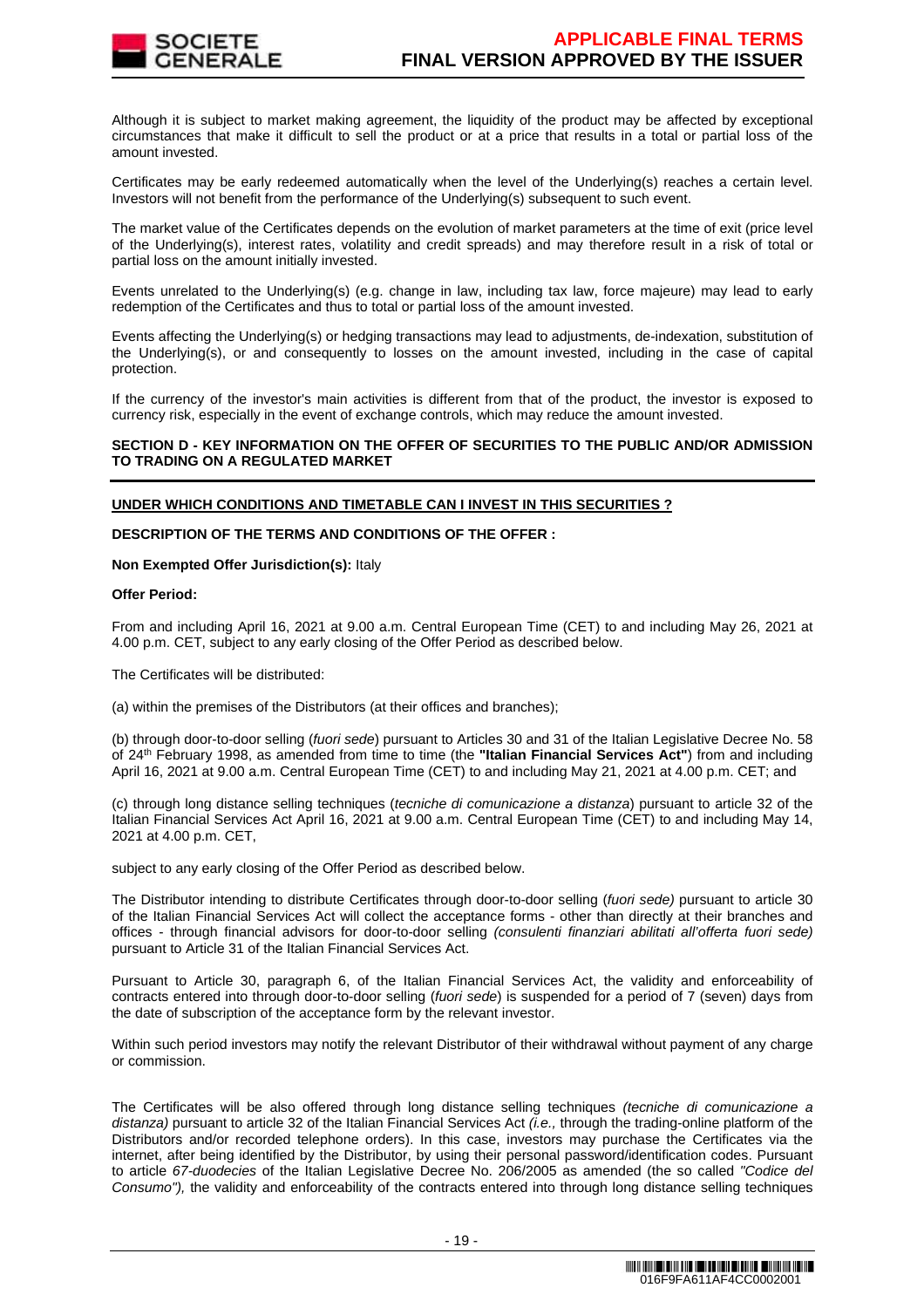

(tecniche di comunicazione a distanza) is suspended for a period of 14 (fourteen) days from the date of subscription of the acceptance form by the relevant investor. Within such period investors may notify the relevant Distributor of their withdrawal without any charge or commission**Offer Price:** The Certificates will be offered at the Issue Price of which up to a maximum of 5.00% is represented by distribution fee payable upfront by the Guarantor to Deutsche Bank SpA, Piazza del Calendario, 3, 20126 Milano (the **Distributor**).

## **Conditions to which the offer is subject:**

Offers of the Certificates are conditional on their issue and, on any additional conditions set out in the standard terms of business of the financial intermediaries, notified to investors by such relevant financial intermediaries.

The Issuer reserves the right to close the Offer Period prior to its stated expiry for any reason. The Issuer reserves the right to withdraw the offer and cancel the issuance of the Certificates for any reason at any time on or prior to the Issue Date. For the avoidance of doubt, if any application has been made by a potential investor and the Issuer exercises such right, no potential investor shall be entitled to subscribe or otherwise acquire acquire the the Certificates. In each case, a notice to the investors on the early termination or the withdrawal, as applicable, will be published on the website of the Issuer (http://prospectus.socgen.com).

The validity of the offer is subject to the condition that the decision of admission to trading on EuroTLX is released by Borsa Italiana S.p.A. by not later than on the day immediately preceding the Issue Date; otherwise, the offer will be deemed withdrawn and the issuance cancelled. The Issuer undertakes to file the relevant application with Borsa Italiana S.p.A. in due time to allow Borsa Italiana S.p.A. to release a decision, according to its rules, within the day immediately preceding the Issue Date.

**Issue Price:** EUR 100 per Certificate of EUR 100 Specified Denomination

#### **Estimate of total expenses related to the issuance or the offer, including estimated expenses charged to the investor by the Issuer or the offeror:**

The entry costs, included in the Issue Price and determined as of 09/04/2021 (the **launch date of the issuance**), charged to the investor by the Issuer or the Offeror are equal to 5.00% (5.00% placement fee, 0,0% other costs). The entry costs and potential recurrent costs and potential anticipated exit penalties may have an impact on the return the investor may obtain from his investment.

**Distribution plan:** The product is intended for retail investors and will be offered in Italy

# **WHO IS THE OFFEROR AND/OR THE PERSON ASKING FOR THE ADMISSION TO TRADING ?**

Société Générale as Dealer

Tour Société Générale - 17 Cours Valmy

92987 Paris La Défense Cedex, France

Domicile : 29, boulevard Haussmann, 75009 Paris, France.

Legal form : Public limited liability company (société anonyme).

Applicable law : French law.

Country of incorporation : France

## **WHY IS THIS PROSPECTUS BEING PRODUCED ?**

This prospectus is drawn up for the purposes of the public offer of the Certificates.

**Reasons for the offer and use of proceeds :** The net proceeds from each issue of Certificates will be applied for the general financing purposes of the Société Générale Group, which include making a profit.

#### **Estimated net proceeds : Not Applicable**

**Underwriting**: There is an underwriting agreement on a firm commitment basis with**:** Société Générale

## **Interests of the individual and natural persons of the issuance/offer :**

Save for fees, if any, payable to the Dealer, and so far as the Issuer is aware, no person involved in the issue of the Certificates has an interest material to the offer.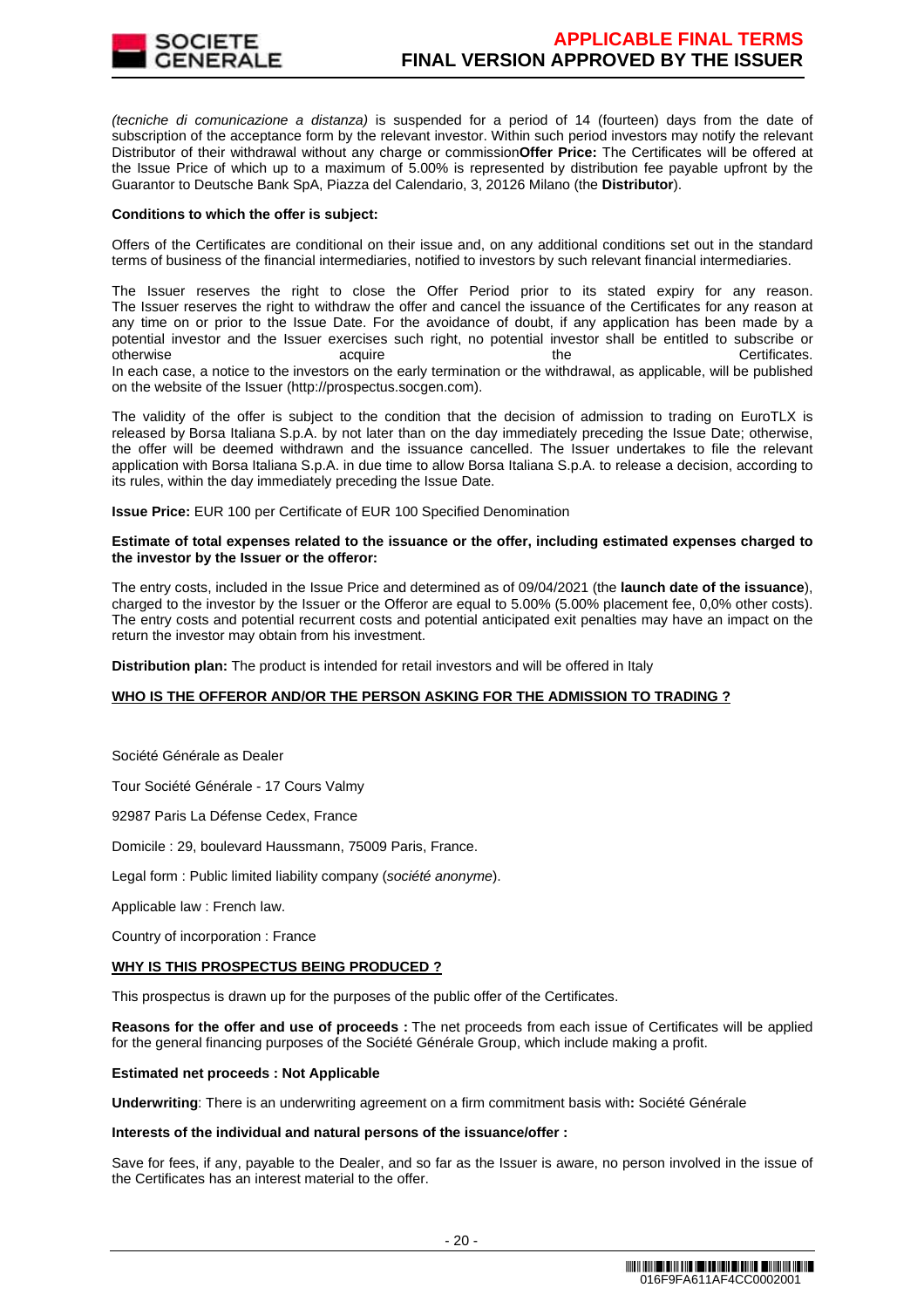

The Dealer and its affiliates have engaged, and may in the future engage, in investment banking and/or commercial banking transactions with, and may perform other services for, the Issuer and its affiliates in the ordinary course of business.

Société Générale will ensure the roles of provider of hedging instruments to the Issuer of the Certificates and Calculation Agent of the Certificates.

The possibility of conflicts of interest between the different roles of Société Générale on one hand, and between those of Société Générale in these roles and those of the Certificateholders on the other hand cannot be excluded.

Furthermore, given the banking activities of Société Générale, conflicts may arise between the interests of Société Générale acting in these capacities (including business relationship with the issuers of the financial instruments being underlyings of the Certificates or possession of non public information in relation with them) and those of the Certificateholders. Finally, the activities of Société Générale on the underlying financial instrument(s), on its proprietary account or on behalf of its customers, or the establishment of hedging transactions, may also have an impact on the price of these instruments and their liquidity, and thus may be in conflict with the interests of the Certificateholders.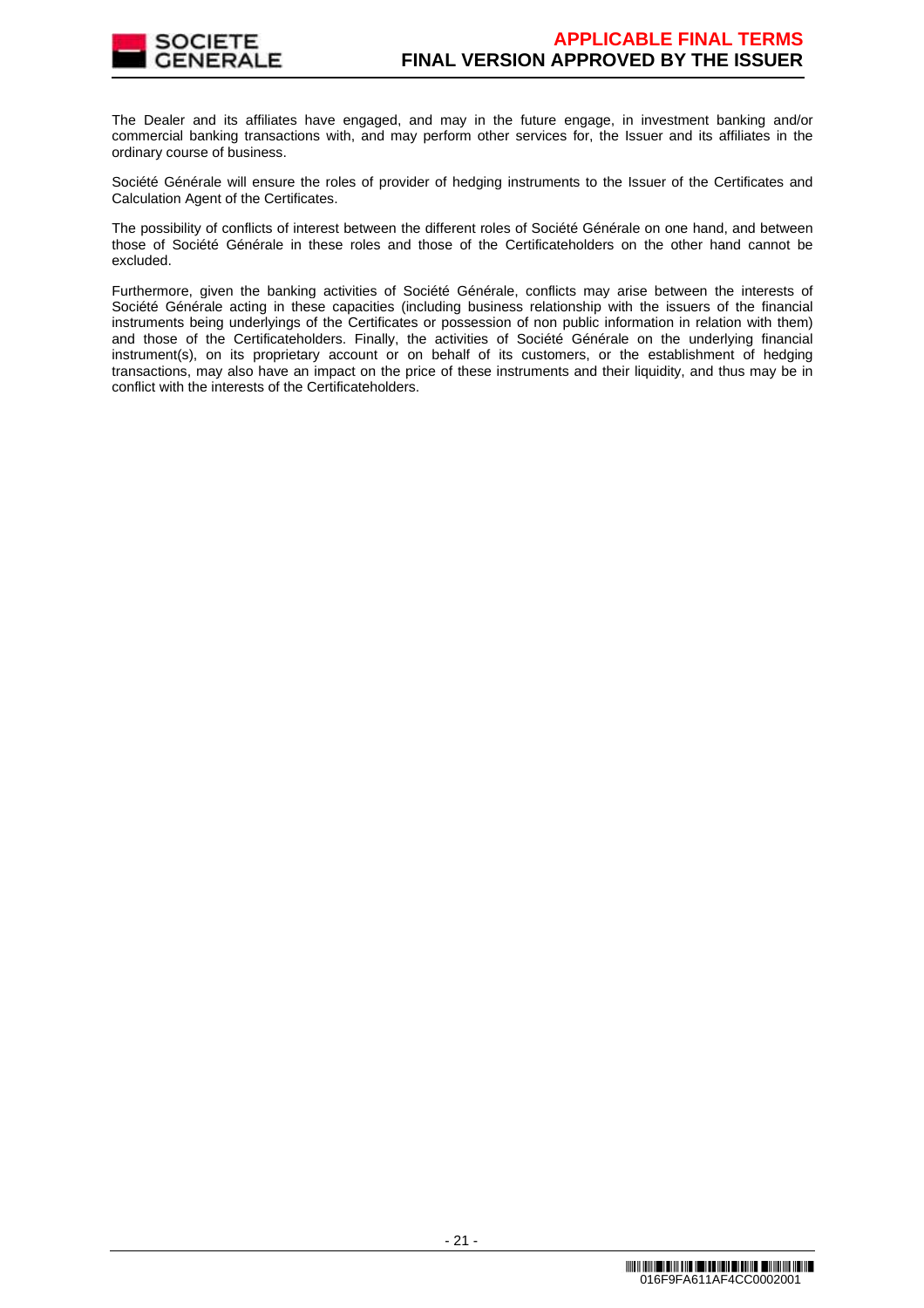

# **NOTA DI SINTESI DELL'EMISSIONE**

# **SEZIONE A – INTRODUZIONE COMPRENSIVA DELLE AVVERTENZE**

**Codice ISIN** : XS2278330928

## **Emittente : SG Issuer**

Domicilio : 16, boulevard Royal, L-2449 Luxembourg

Numero di telefono : + 352 27 85 44 40

Legal entity identifier (LEI) : 549300QNMDBVTHX8H127

# **Offerente e/o soggetto che richiede l'ammissione alle negoziazioni :**

Societe Generale

Tour Société Générale - 17 Cours Valmy

92987 Paris La Défense Cedex, France

Sede legale : 29, boulevard Haussmann, 75009 Paris, France.

Legal entity identifier (LEI) : O2RNE8IBXP4R0TD8PU41

# **Individuazione e contatti dell'autorità competente per l'approvazione del prospetto:**

Approvato dalla Commission de Surveillance du Secteur Financier (CSSF)

110, route d'Arlon L-2991, Luxembourg

E-Mail : direction@cssf.lu

**Data di approvazione del prospetto:** 05/06/2020

## **AVVERTENZE**

La presente nota di sintesi deve essere letta come un'introduzione al prospetto di base (il **Prospectus**).

Qualsiasi decisione di investire nei certificati (i **Certificati**) emessi sulla base Prospetto deve basarsi su una valutazione complessiva del Prospetto da parte dell'investitore.

**I potenziali investitori devono essere consapevoli del fatto che questi Certificati potrebbero essere volatili e che potrebbero non ricevere alcun interesse e potrebbero perdere tutto o una parte sostanziale del loro investimento.** 

Qualora sia proposto un ricorso dinanzi all'autorità giudiziaria in merito alle informazioni contenute nel Prospetto e nelle relative Condizioni Definitive, il ricorrente potrebbe essere tenuto a sostenere i costi della traduzione del Prospetto di Base prima dell'inizio del procedimento, ai sensi della legislazione nazionale degli Stati Membri.

Nessun soggetto che ha provveduto alla predisposizione della presente nota di sintesi, compresa l'eventuale traduzione, potrà essere ritenuto responsabile civilmente, salvo che questa risulti fuorviante, imprecisa o incoerente se letta congiuntamente alle altre parti del Prospetto, o non offra, se letta congiuntamente alle altre parti del Prospetto, informazioni essenziali volte ad agevolare la decisione dell'investitore di investire nei Certificati.

**State per acquistare un prodotto che non è semplice e può essere di difficile comprensione.**

# **SEZIONE B – INFORMAZIONI CHIAVE SULL'EMITTENTE**

# **CHI È L'EMITTENTE DEI TITOLI?**

**Emittente : SG Issuer** (o l'**Emittente**)

Domicilio: 16, boulevard Royal, L-2449 Luxembourg

Legal entity identifier (LEI) : 549300QNMDBVTHX8H127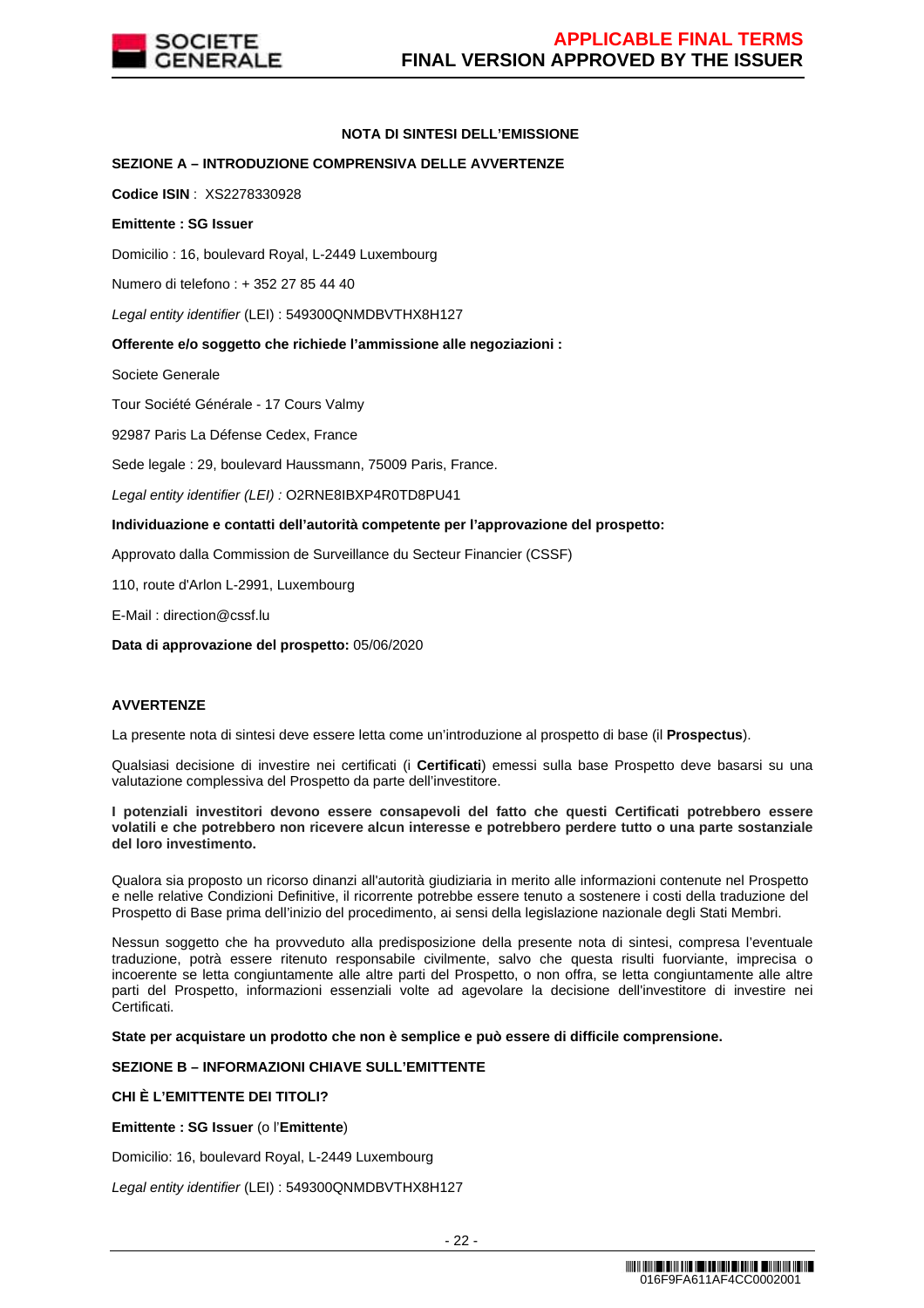

Giurisdizione di riferimento: diritto lussemburghese.

Paese di costituzione: Lussemburgo.

## **Società di revisione : Ernst & Young S.A.**

Le attività principali di SG Issuer sono rappresentate dalla raccolta di fondi tramite l'emissione di warrant e titoli di debito destinati al collocamento presso clienti istituzionali o retail tramite collocatori associati a Société Générale. I fondi derivanti all'emissione di tali titoli di debito vengono quindi concessi in prestito a Société Générale ed altri membri del Gruppo.

SG Issuer è una società controllata al 100 % da Société Générale Luxembourg SA, che è a sua volta un'entità interamente controllata da Société Générale e interamente consolidata.

Come previsto dal proprio statuto, l'Emittente è gestito da un Comitato Esecutivo che agisce sotto la supervisione di un Consiglio di Supervisione. I membri del Comitato Esecutivo sono Laurent Weil, Thierry Bodson, Pascal Jacob, Yves Cacclin, Alexandre Galliche e Estelle Stephan Jaspard (ciascuno singolarmente un Consigliere e nel suo complesso il Comitato Esecutivo). Laurent Weil, Thierry Bodson, Pascal Jacob, Yves Cacclin, Alexandre Galliche et Estelle Stephan Jaspard prestano la loro attività a tempo pieno nell'ambito del gruppo Societe Generale.

## **QUALI SONO LE INFORMAZIONI FINANZIARIE CHIAVE RELATIVE ALL'EMITTENTE?**

#### **Conto economico**

| (in migliaia di €)                  | 31 dicembre 2019<br>(soggetto a revisione) | 31 dicembre 2018<br>(soggetto a revisione) |
|-------------------------------------|--------------------------------------------|--------------------------------------------|
| ∥Utile/perdita<br><b>loperativa</b> | 210                                        | 251                                        |

## **Stato patrimoniale**

| (in migliaia di €)                                                                                                 | 31 dicembre 2019       | 31 dicembre 2018       |
|--------------------------------------------------------------------------------------------------------------------|------------------------|------------------------|
|                                                                                                                    | (soggetto a revisione) | (soggetto a revisione) |
| Debito finanziario netto (debiti a lungo<br>termine meno debiti a breve termine menoll<br>disponibilità liquide) * | $-17975$               | $-31.584$              |
| (attività<br>correnti<br>corrente<br>Rapporto<br>/passività correnti)                                              | N/A                    | N/A                    |
| Rapporto debito e capitale (passività totali <br>/capitale azionario totale)                                       | N/A                    | N/A                    |
| Tasso di copertura degli interessi (reddito<br>operativo/spesa per interessi)                                      | N/A                    | N/A                    |

\* il debito finanziario netto è calcolato sulla base dei seguenti elementi:

| <b>Debito finanziario netto</b>               | 31/12/2019 | 30/06/2019 | 31/12/2018 | 30/06/2018 | 31/12/2017 |
|-----------------------------------------------|------------|------------|------------|------------|------------|
| Obbligazioni convertibili in azioni (1)       | 48 000     | 48 000     | 48 000     | 48 000     | 48 000     |
| Disponibilità liquide e mezzi equivalenti (2) | $-65975$   | $-92164$   | -79 584    | $-69221$   | -114 889   |
| <b>Totale</b>                                 | - 17 975   | $-44164$   | $-31584$   | -21 221 l' | $-66889$   |

(1) classificato nella voce Passività finanziarie a costo ammortizzato, si veda nota 4.3 nel bilancio 2019 e nel bilancio periodico abbreviato del 2019

(2) classificato nello Stato Patrimoniale.

#### **Flussi di cassa**

|                    |                  | 31 dicembre 2018       |
|--------------------|------------------|------------------------|
| (in migliaia di €) | 31 dicembre 2019 | (soggetto a revisione) |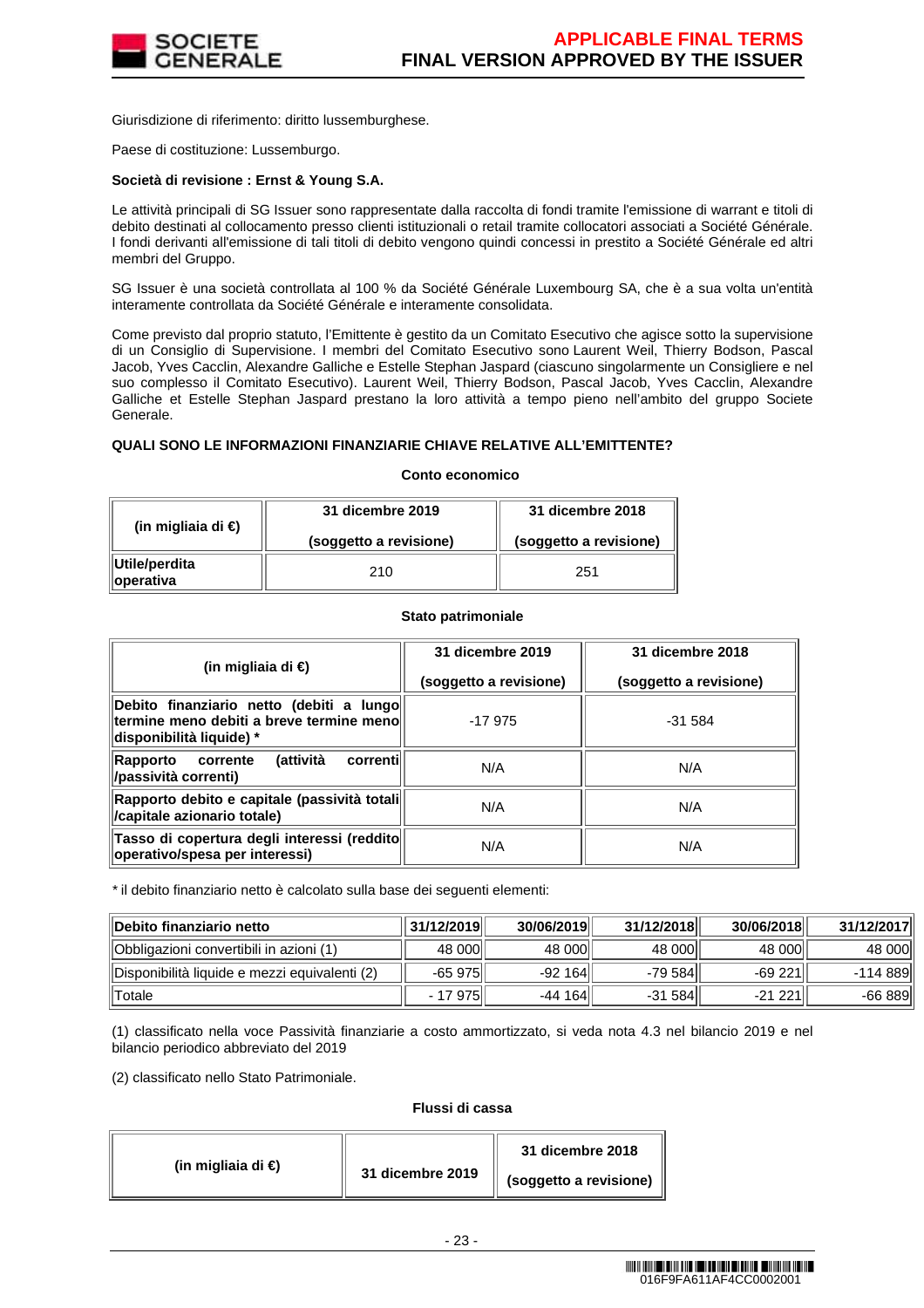

|                                                      | (soggetto a revisione |         |
|------------------------------------------------------|-----------------------|---------|
| Flussi di cassa netti da attività<br>operative       | 44 845                | 4 2 1 4 |
| Flussi di cassa netti da attività<br>lfinanziarie    | (58454)               | (39519) |
| Flussi di cassa netti da attività di<br>investimento |                       |         |

# **QUALI SONO I RISCHI CHIAVE SPECIFICI DELL'EMITTENTE?**

In caso di inadempimento o fallimento dell'Emittente, l'investitore ha diritto di ricorso soltanto nei confronti di Société Générale e, in caso di bail-in applicato ai titoli dell'emittente o ai prodotti strutturati di Société Générale, è esposto al rischio di perdita totale o parziale dell'importo investito o di sua conversione in titoli (di capitale o di debito) o di spostamento della scadenza, senza alcuna garanzia o compensazione.

## **SEZIONE C. INFORMAZIONI CHIAVE SUI TITOLI**

# **QUALI SONO LE CARATTERISTICHE PRINCIPALI DEI TITOLI?**

**Codice ISIN:** XS2278330928 **Numero di Certificati:** fino a 300000

| Valuta del Prodotto                              | <b>EUR</b>                                                                                                | Valuta<br>dil<br>Regolamento                               | <b>EUR</b>                                                                |
|--------------------------------------------------|-----------------------------------------------------------------------------------------------------------|------------------------------------------------------------|---------------------------------------------------------------------------|
| Sede di negoziazione                             | EuroTLX, un Sistema Multilaterale<br>di Negoziazione<br>organizzato e gestito da Borsa<br>Italiana S.p.A. | <b>∣∣Valore Nominale</b>                                   | 100 EUR per Certificato                                                   |
| <b>Investimento Minimo</b>                       | 100 EUR                                                                                                   | <b>Prezzo di Emissione</b>                                 | 100% del Valore Nominale                                                  |
| <b>Data di Scadenza</b>                          | 29/05/2026                                                                                                | Rimborso minimo                                            | No, è possibile subire una perdita<br>anche totale<br>ldell'investimento. |
| <b>Barriera sul Capitale</b>                     | 70%                                                                                                       | Tipologia Barriera sul Rilevazione solo<br><b>Capitale</b> | Data<br>dil<br>alla<br>Valutazione Finale                                 |
| Barriera sul Premio                              | 70%                                                                                                       | Premio                                                     | 6.85%                                                                     |
| <b>Barriera di</b><br>Liquidazione<br>Anticipata | 100%                                                                                                      |                                                            |                                                                           |

| <b>Sottostante</b>   | <b>∥ldentificatore</b> | <b>IBorsa di Riferimento</b> | <b>Valuta</b> |
|----------------------|------------------------|------------------------------|---------------|
| ∥Intesa Sanpaolo SpA | IT0000072618           | IlBorsa Italiana             | IEUR          |

Questo prodotto è un certificato regolato dalla legge inglese.

Questo prodotto è concepito per pagare un premio condizionale su base periodica. E' possibile che il prodotto sia automaticamente rimborsato anticipatamente in base a

condizioni predefinite. Se il prodotto non è rimborsato anticipatamente, sia il premio che l' importo di liquidazione del capitale a scadenza saranno legati alla performance

del Sottostante di Riferimento. Il capitale investito sarà da considerarsi totalmente a rischio investendo in questo prodotto.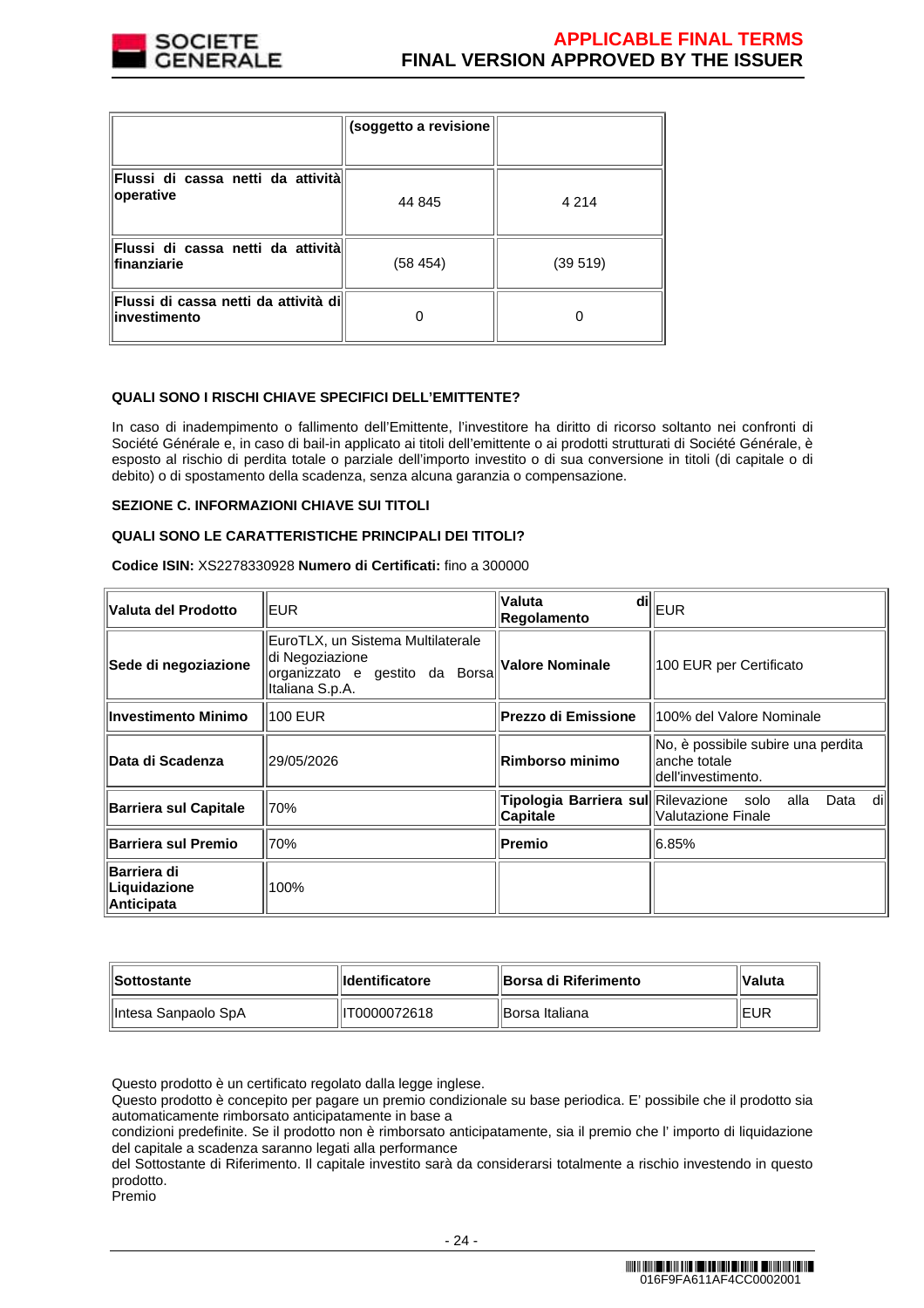

Se il prodotto non è stato rimborsato anticipatamente:

- Ad ogni Data di Valutazione del Premio, se il livello del Sottostante di Riferimento è pari o superiore alla Barriera sul Premio, si riceverà alla data di pagamento:

Il Premio moltiplicato per il numero dei periodi trascorsi dall' emissione del prodotto, meno la somma dei premi già pagati.

- Altrimenti, non si riceverà il Premio.

Un periodo corrisponde ad un anno.

Liquidazione Anticipata Automatica

Ad una qualsiasi Data di Valutazione della Liquidazione Anticipata, se il livello del Sottostante di Riferimento è pari o superiore alla Barriera di Liquidazione Anticipata, il prodotto sarà rimborsato anticipatamente e si riceverà il 100% del Valore Nominale.

Liquidazione Finale

Alla Data di Scadenza, a condizione che il prodotto non sia stato rimborsato anticipatamente, si riceverà un importo finale di liquidazione.

- Se il Livello Finale del Sottostante di Riferimento è pari o superiore alla Barriera sul Capitale,si riceverà: 100% del Valore Nominale.

- Altrimenti, si riceverà il Livello Finale del Sottostante di Riferimento moltiplicato per il Valore Nominale. In questo scenario, si andrà incontro ad una perdita parziale o totale del capitale investito. Ulteriori Informazioni

- Il livello del Sottostante di Riferimento corrisponde al suo valore espresso come percentuale del suo Valore Iniziale.

- Il Valore Iniziale del Sottostante di Riferimento è il suo valore registrato alla Data di Valutazione Iniziale.

- Il Livello Finale è il livello del Sottostante di Riferimento registrato alla Data di Valutazione Finale.

- I Premi sono espressi come percentuale del Valore Nominale.

- Il verificarsi di eventi straordinari potrebbe causare modifiche dei termini del prodotto o il suo rimborso anticipato. Ciò potrebbe comportare perdite sul capitale investito.

- Il prodotto è disponibile mediante un'offerta pubblica durante il periodo di offerta applicabile nelle seguenti giurisdizioni: Italia

| Data di Emissione                                              | 31/05/2021                                                                         |
|----------------------------------------------------------------|------------------------------------------------------------------------------------|
| Valutazione 31/05/2021<br>di<br>Data<br>Iniziale               |                                                                                    |
| Valutazione 22/05/2026<br>di<br>Data<br>Finale                 |                                                                                    |
| Data di Scadenza                                               | 29/05/2026                                                                         |
| Premio                                                         | Date di Valutazione del 31/05/2022, 31/05/2023, 31/05/2024, 02/06/2025, 22/05/2026 |
| Date di Valutazione<br>della Liquidazione<br><b>Anticipata</b> | 31/05/2022, 31/05/2023, 31/05/2024, 02/06/2025                                     |

#### **Rinuncia ai diritti di compensazione**

I Portatori dei Certificati rinunciano a qualsiasi diritto di compensazione e ritenzione con riferimento ai Certificati, nella misura consentita dalla legge.

#### **Giurisdizione applicabile**

L'Emittente accetta la competenza dei tribunali inglesi in relazione a qualunque controversia nei confronti dell'Emittente, e che i Portatori dei Certificati possano promuovere un'azione legale innanzi a qualunque altro tribunale competente.

#### **Priorità:**

I Certificati sono obbligazioni dirette, incondizionate, non garantite e non subordinate dell'Emittente e saranno pari passu rispetto a tutte le altre obbligazioni dirette, incondizionate, non garantite e non subordinate dell'Emittente, presenti e future, in circolazione.

Il Portatore dell'obbligazione prende atto e accetta che in caso di risoluzione ai sensi della Direttiva 2014/59/UE che riguardi le passività dell'Emittente ovvero le passività di Societe Generale non subordinate, di tipo senior preferred, strutturate e rilevanti ai fini del rapporto LMEE, I Certificati possono essere oggetto di riduzione totale o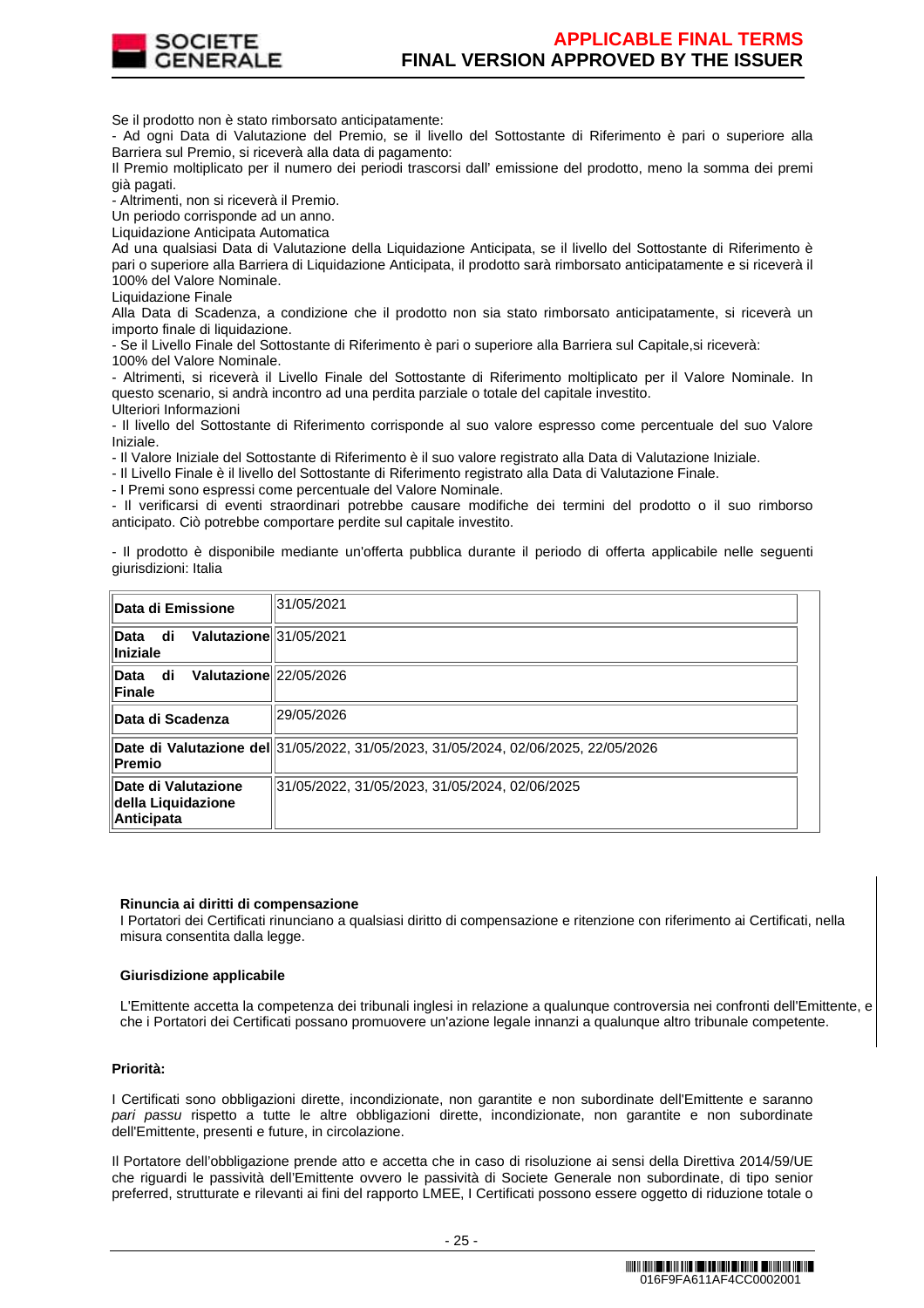

parziale degli importi in relazione ad esse dovuti, su base permanente; di conversione in tutto o in parte degli import dovuti in azioni o altri titoli dell'Emittente o del Garante o di altro soggetto; di cancellazione; e/o di modifica della scadenza dei Certificati ovvero modifica del calendario o dell'importo degli interessi.

# **RESTRIZIONI ALLA LIBERA TRASFERIBILITÀ DEI CERTIFICATI**

Non Applicabile. Non sussiste alcuna limitazione alla libera trasferibilità dei Certificati, ferme restando le restrizioni di vendita e trasferimento eventualmente in vigore in talune giurisdizioni, incluse le restrizioni applicabili all'offerta e alla vendita a, o per conto o a beneficio di, Cessionari Autorizzati

Un Cessionario Consentito indica qualsiasi soggetto che (i) non è una U.S. person secondo la definizione di cui al Regulation S; e (ii) non è un soggetto che rientra in una qualsiasi definizione di soggetto U.S. ai fini di qualsivoglia regola CEA o CFTC, o linee guida o ordinanze proposte o emesse da CEA (per fini di chiarezza, qualsiasi soggetto che non sia un "soggetto non statunitense" ai sensi della norma CFTC 4.7(a)(1)(iv), ma escludendo, ai fini della sottosezione (D), l'eccezione riferita a qualsiasi soggetto qualificato ed idoneo che non sia un "soggetto non statunitense", sarà considerato un soggetto U.S.); e (iii) non è "soggetto U.S." ai sensi delle norme definitive di attuazione dei requisiti di mantenimento del rischio di credito di cui alla Sezione 15G del U.S. Securities Exchange Act del 1934 e successive modifiche (le **Regole U.S. di Mantenimento del Rischio**) (un **Soggetto U.S. al Mantenimento del Rischio**).

# **DOVE SARANNO NEGOZIATI I TITOLI?**

#### **Ammissione alle negoziazioni:**

Sarà presentata domanda di ammissione alla negoziazione dei Certificati sul Sistema Multilaterale di Negoziazione denominato EuroTLX "MTF"), organizzato e gestito da Borsa Italiana S.p.A.

**Non vi è alcuna certezza che la negoziazione dei Certificati sia approvata a partire dalla Data di Emissione.**

## **I TITOLI SONO ASSISTITI DA UNA GARANZIA?**

## **Natura e scopo della garanzia**

I Certificati sono incondizionatamente e irrevocabilmente garantiti da Société Générale (il **Garante**) ai sensi della garanzia regolata dal diritto francese stipulata in data 05/06/2020 (la **Garanzia**).

La Garanzia costituisce un'obbligazione diretta, incondizionata, non garantita e non subordinata del Garante, con il rango di obbligazione senior preferred di cui all'articolo L. 613-30-3-I-3° del Codice e sarà almeno pari passu rispetto a tutte le altre obbligazioni, esistenti e future, dirette, incondizionate, non garantite e senior preferred del Garante, ivi comprese quelle relative ai depositi.

Qualsiasi riferimento a somme o importi pagabili dall'Emittente, garantiti dal Garante ai sensi della Garanzia, dovrà essere rivolto a somme e/o importi direttamente ridotti, e/o in caso di conversione in equity, ridotte dell'importo di tale conversione, e/o altrimenti modificati di volta in volta in seguito all'applicazione del potere di bail-in di qualsivoglia autorità pertinente ai sensi della direttiva 2014/59/UE del Parlamento Europeo e del Consiglio dell'Unione Europea.

## **Descrizione del Garante**

Il Garante, Société Générale è la società controllante del Gruppo Société Générale.

Sede legale: 29, boulevard Haussmann, 75009 Parigi, Francia.

Forma giuridica: Società per azioni a responsabilità limitata pubblica (société anonyme).

Legislazione di riferimento dell'Emittente: diritto francese.

Paese di costituzione: Francia

Legal entity identifier (LEI) : O2RNE8IBXP4R0TD8PU41

Il Garante può intraprendere su base regolare, come ciò è definito nelle condizioni fissate dal French Banking and Financial Regulation Committee, tutte le operazioni salvo quelle sopra menzionate, ivi inclusa in particolare l'attività di brokeraggio assicurativo.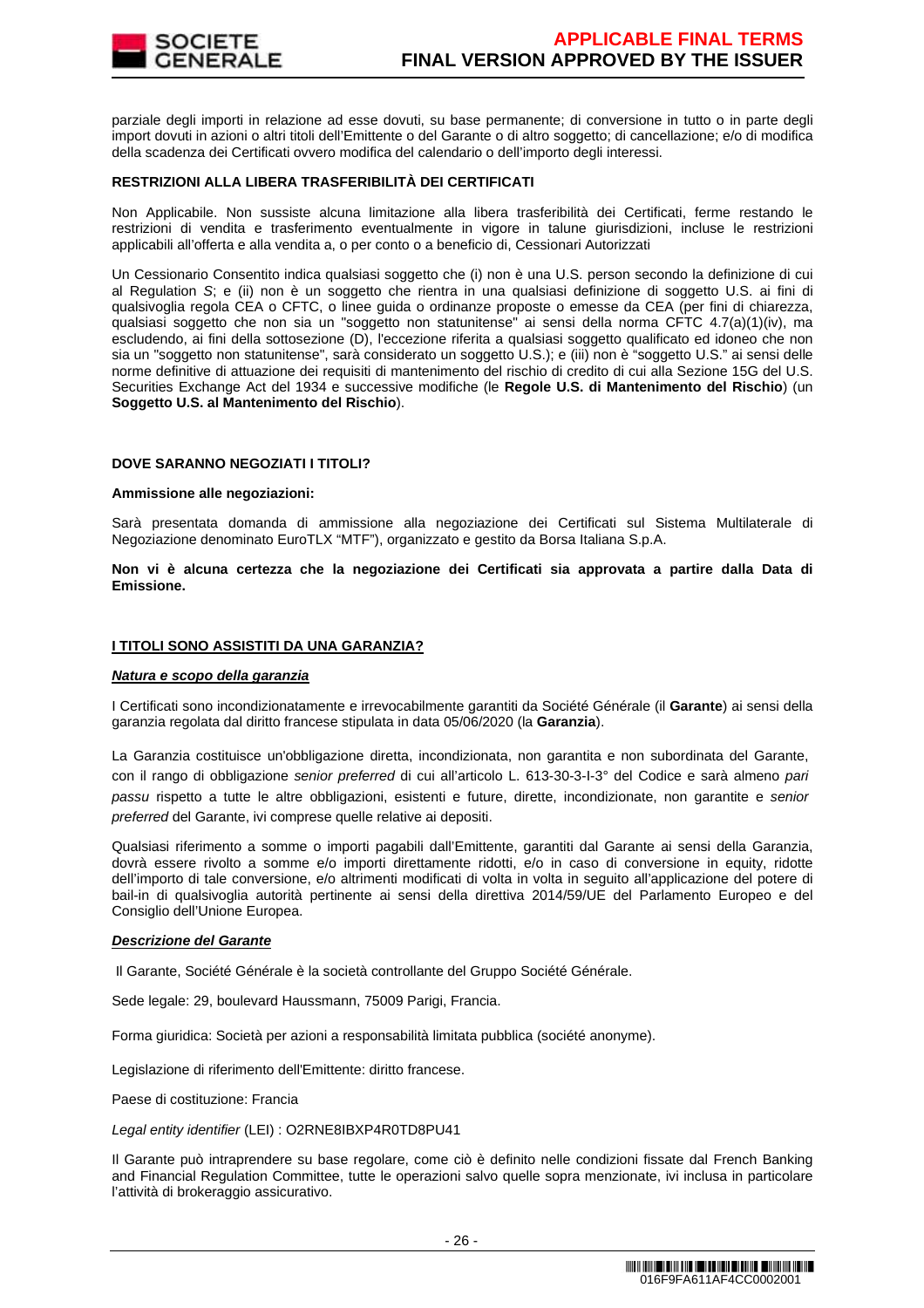

In generale, il Garante può svolgere, per conto proprio, per conto di terzi o congiuntamente, tutte le attività finanziarie, commerciali, industriali, relative all'agricoltura, alla proprietà personale o immobiliare, direttamente o indirettamente legate alle attività sopra menzionate o che possono facilitare lo svolgimento di tali attività.

## **Informazioni finanziarie chiave del Garante:**

## **Conto economico**

|                                                                                                                                                                                               | 31.12.2020<br>(soggetto<br>revisione) | 31.12.2019<br>a coggetto<br>revisione) | a |
|-----------------------------------------------------------------------------------------------------------------------------------------------------------------------------------------------|---------------------------------------|----------------------------------------|---|
| Reddito netto da interessi (o<br>equivalente)<br>(Totale interessi attivi e passivi)***                                                                                                       | 10.473                                | 11.185                                 |   |
| Reddito netto da fee e commissioni<br>(Fee Totali e spese)                                                                                                                                    | 4.917                                 | 5.257                                  |   |
| Perdita netta da riduzione durevole di<br>valore delle attività finanziarie<br>(Costo del rischio)                                                                                            | (3.306)                               | (1.278)                                |   |
| Reddito netto da trading<br>(Utili e perdite nette su transazioni<br>finanziarie)                                                                                                             | 2.851                                 | 4.460                                  |   |
| Misura della performance finanziaria<br>utilizzata dall'emittente nel bilancio<br>quale l'utile operativo<br>(Margine operativo lordo)                                                        | 5.399                                 | 6.944                                  |   |
| Utile o perdita netta (per il bilancio<br>consolidato utile o perdita netta<br>attribuibile ai possessori di<br>strumenti di capitale della<br>capogruppo)<br>(Utile netto, quota del gruppo) | (258)                                 | $3.248^*$                              |   |

# **Stato patrimoniale**

|                                                                                        | 31.12.2020<br>(soggetto a coggetto<br>revisione) | 31.12.2020<br>a<br>revisione) | #Valore<br>risultante dal più<br>recente<br>dil<br>processo<br>revisione<br>e<br>valutazione<br>prudenziale<br>(SREP) |
|----------------------------------------------------------------------------------------|--------------------------------------------------|-------------------------------|-----------------------------------------------------------------------------------------------------------------------|
| Totale attività<br>(Totale Attività)                                                   | 1.462,0                                          | 1.356,3                       | N/A                                                                                                                   |
| Debiti senior<br>(Titoli di debito emissi)                                             | 139,0                                            | 125,2                         | N/A                                                                                                                   |
| Debiti subordinati<br>(Debiti Subordinati)                                             | 15,432                                           | 14,5                          | N/A                                                                                                                   |
| Prestiti e crediti dalla<br>clientela<br>(Prestiti ai clienti e costi<br>ammortizzati) | 448.8                                            | 450.2                         | N/A                                                                                                                   |
| Depositi dalla clientela<br>(Depositi dalla clientela)                                 | 456,1                                            | 418,6                         | N/A                                                                                                                   |
| <b>Totale capitale</b><br>(Patrimoni netto,<br>subtotale equity, quota<br>del gruppo)  | 61,7                                             | 63,5                          | N/A                                                                                                                   |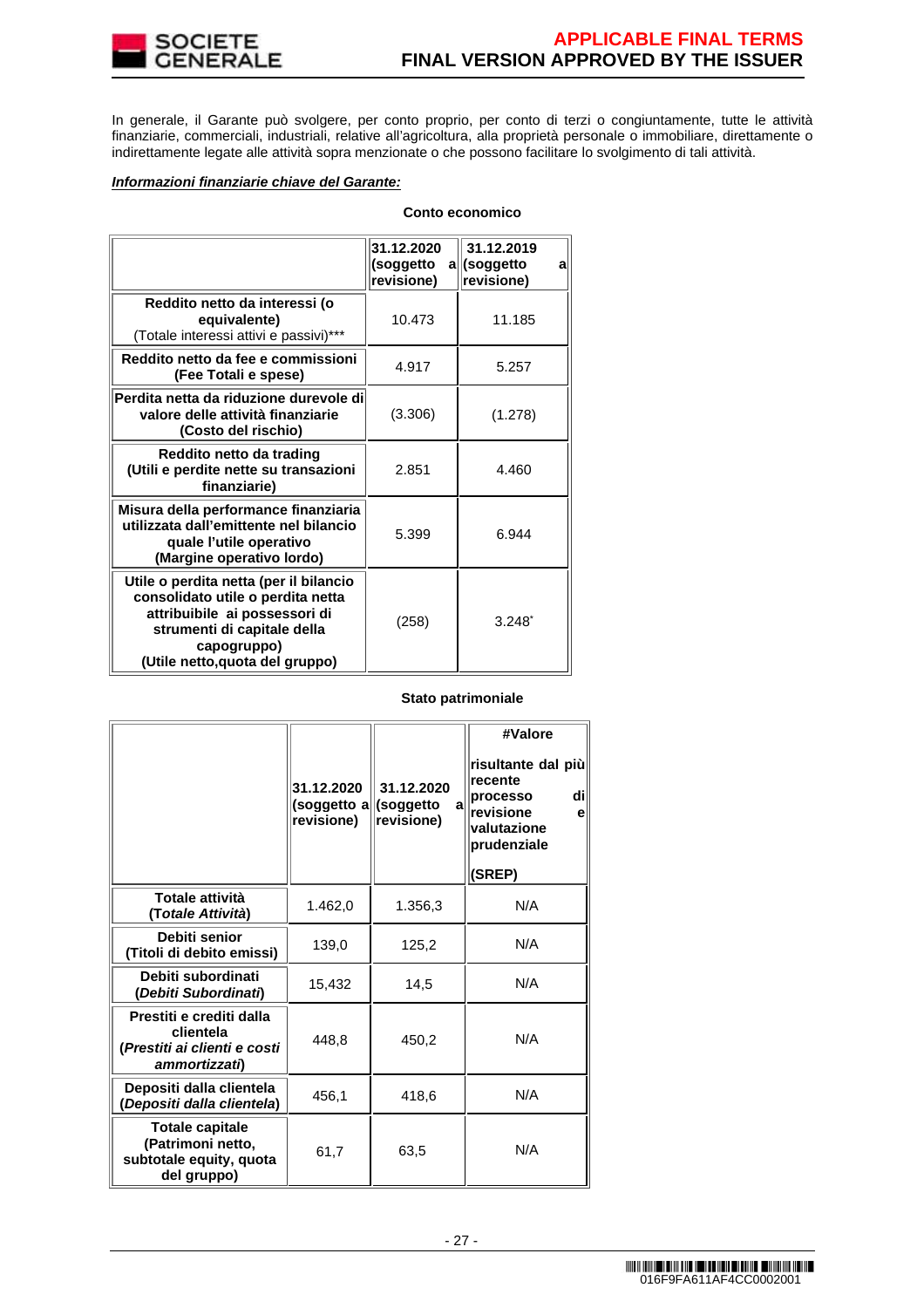

| Prestiti non performing<br>(sulla base di importo<br>netto iscritto in bilancio /<br>prestiti e crediti)<br>(Prestiti dubbi)                                                                                | 17,0       | 16,2  | N/A      |
|-------------------------------------------------------------------------------------------------------------------------------------------------------------------------------------------------------------|------------|-------|----------|
| Rapporto di Common<br><b>Equity Tier 1 capital</b><br>(CET1) (o altro rapporto<br>di capitale di<br>adeguatezza prudenziale<br>a seconda<br>dell'emissione)<br>(Rapporto di Common<br><b>Equity Tier 1)</b> | 13,2% **** | 12,7% | 9,02% ** |
| Rapporto di capitale<br>totale<br>(Rapporto di capitale<br>totale)                                                                                                                                          | 18,9%      | 18,3% | N/A      |
| Rapporto di leva<br>calcolato secondo il<br>quadro regolamentare<br>applicabile<br>(Rapporto di leva CRR a<br>pieno carico)                                                                                 | 4,7%       | 4,3%  | N/A      |

\* Dal 01 gennaio 2019, in linea con le modifiche allo IAS 12 "Imposte sul Reddito", il risparmio fiscale relativo al pagamento di cedole su subordinati senza date e note fortemente subordinate, in precedenza registrate nelle riserve consolidate, è ora riconosciuto come reddito nella linea "imposte sul reddito".

\*\*Considerando i buffers regolamentari combinati, il livello del rapporto CET1 che attiverebbe il meccanismo dell'Importo Massimo Distribuibile sarebbe pari a 9,02% al 31 dicembre 2020 (includendo 0,02% di buffers anticiclici).

# \*\*\* I titoli in corsivo si riferiscono ai titoli utilizzati nel bilancio

\*\*\*\* Rapporto che esclude le fasi relative all'IFRS 9 (CET1 ratio a 13,4% che include +28punti base di fasi IFRS 9).

## **Rischi chiave specifici del garante**

Considerando che Société Générale è garante e controparte delle operazioni di copertura dell'Emittente, gli investitori sono essenzialmente esposti al rischio di credito di Société Générale e non hanno ricorso nei confronti dell'Emittente in caso di inadempimento dell'Emittente.

## **QUALI SONO I RISCHI CHIAVE SPECIFICI DEI TITOLI?**

La vendita dei Certificati prima della prevista data di scadenza determinerà la perdita della protezione totale dell'importo investito**.**

Benché sia oggetto di impegni di market making, la liquidità del prodotto può essere influenzata dal verificarsi di circostanze eccezionali che potrebbero rendere difficile vendere il prodotto o comunque ad un prezzo che produce la perdita totale o parziale dell'importo investito.

I Certificati possono essere rimborsati anticipatamente automaticamente quando il livello del(i) Sottostante(i) raggiungono un certo livello. Gli Investitori non beneficeranno della performance del(i) Sottostante(i) successivamente a tal evento.

Il valore di mercato dei Certificati dipende dall'evoluzione dei parametri di mercato al momento dell'uscita (livello dei prezzi dei Sottostanti, tassi di interesse, volatilità e credit spreads) e può pertanto comportare un rischio di perdita totale o parziale dell'importo inizialmente investito

Il verificarsi di eventi non legati al Sottostante (quali la modifica di previsioni di legge, inclusa la normativa fiscale, eventi di forza maggiore) possono determinare il rimborso anticipato dei Certificati e quindi la perdita totale o parziale dell'importo investito.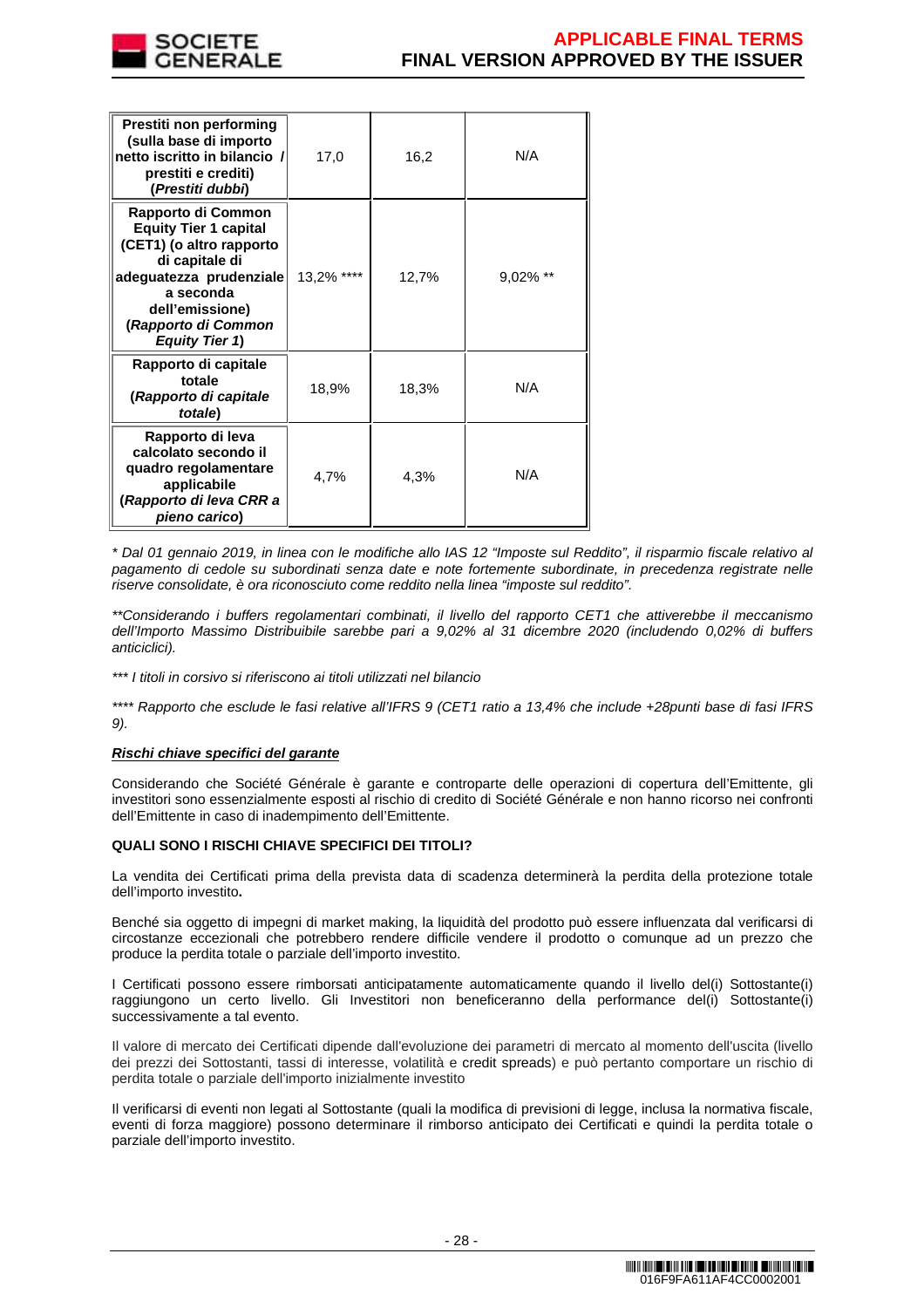

Il verificarsi di eventi relativi al Sottostante ovvero a operazioni di copertura può determinare la necessità di rettifiche, de-indicizzazioni, sostituzione del Sottostante, e di conseguenza a perdite del capitale investito, anche in caso di prodotti a capitale protetto.

Se la valuta di riferimento delle attività principali dell'investitore è diversa da quella del prodotto, l'investitore è esposto al rischio di cambio, in particolare in caso di controlli sul cambio, che potrebbero ridurre l'importo investito.

**SEZIONE D – INFORMAZIONI CHIAVE SULL'OFFERTA AL PUBBLICO DEI TITOLI E/O SULL'AMMISSIONE ALLE NEGOZIAZIONI SU DI UN MERCATO REGOLAMENTATO**

# **IN BASE A QUALI CONDIZIONI E ORIZZONTE TEMPORALE POSSO INVESTIRE IN QUESTI TITOLI?**

## **DESCRIZIONE DELLE MODALITÀ DELL'OFFERTA:**

# **Giurisdizione dell'offerta al pubblico non esente:** Italia

### **Periodo di Offerta:**

Dal 16 aprile 2021 (incluso) alle 09:00 CET (Central European Time) al 26 maggio 2021 (incluso), alle 16:00 CET, salvo chiusura anticipata del Periodo di Offerta, come descritto di seguito.

I Certificati verranno collocati:

(a) all'interno dei locali del Collocatore, presso le loro sedi e le filiali;

(b) mediante offerta fuori sede ai sensi dell'articolo 30 e dell'articolo 31 del d.lgs 24 febbraio 1998 n. 58 come successivamente modificato (il "Testo Unico della Finanza") dal 16 aprile 2021 alle 9.00 CET al 21 maggio 2021 (incluso), alle 16.00 CET; e

(c) mediante tecniche di comunicazione a distanza ai sensi dell'articolo 32 del TUF dal 16 aprile 2021 alle 9.00 CET al 14 maggio 2021 (incluso), alle 16.00 CET,

salvo chiusura anticipata del Periodo d'Offerta come descritto di seguito.

Il Collocatore che intendono collocare i Certificati attraverso l'offerta fuori sede ai sensi dell'articolo 30 del Testo Unico della Finanza raccoglieranno i Moduli di adesione - invece che direttamente presso le loro filiali e uffici attraverso consulenti finanziari abilitati all'offerta fuori sede ai sensi dell'articolo 31 del Testo Unico della Finanza.

Ai sensi dell'articolo 30, comma 6, del Testo Unico della Finanza, la validità e l'efficacia dei contratti sottoscritti tramite Offerta Fuori Sede è sospesa per un periodo di 7 (sette) giorni dalla data di sottoscrizione del Modulo di Adesione da parte del relativo investitore.

Entro tale periodo gli investitori possono comunicare al relativo Collocatore il loro recesso, senza dover pagare alcun costo o commissione.

I Certificati verranno anche offerte mediante tecniche di comunicazione a distanza ai sensi dell'articolo 32 del Testo Unico della Finanza (ad esempio attraverso le piattaforme di trading online del Collocatore). In tale caso gli investitori possono acquistare i Certificati via internet, dopo essere stati identificati dal Collocatore, utilizzando le loro password/codici identificativi personali. Ai sensi dell'articolo 67-duodecies del d.lgs n. 206/2005 come successivamente modificato (il "Codice del Consumo"), la validità e l'efficacia dei contratti sottoscritti mediante tecniche di comunicazione a distanza sono sospese per un periodo di 14 (quattordici) giorni dalla data di sottoscrizione del modulo di adesione da parte dell'investitore di riferimento. Entro tale periodo gli investitori possono comunicare al relativo Collocatore il loro recesso senza alcun costo o commissione.

**Prezzo di Offerta:** I Certificati saranno offerti al Prezzo di Emissione, una parte del quale, pari al massimo al 5,00%, è costituita dalla commissione di distribuzione dovuta in via anticipata dal Garante a Deutsche Bank SpA, Piazza del Calendario, 3, 20126 Milano (il **Collocatore**)

## **Condizioni a cui è soggetta l'offerta:**

L'offerta dei Certificati è subordinata alla loro emissione e a qualunque condizione aggiuntiva contenuta nei termini generali di attività degli intermediari finanziari, dagli stessi notificate agli investitori.

L'Emittente si riserva il diritto di chiudere il Periodo di Offerta prima della scadenza inizialmente stabilita per qualunque motivo.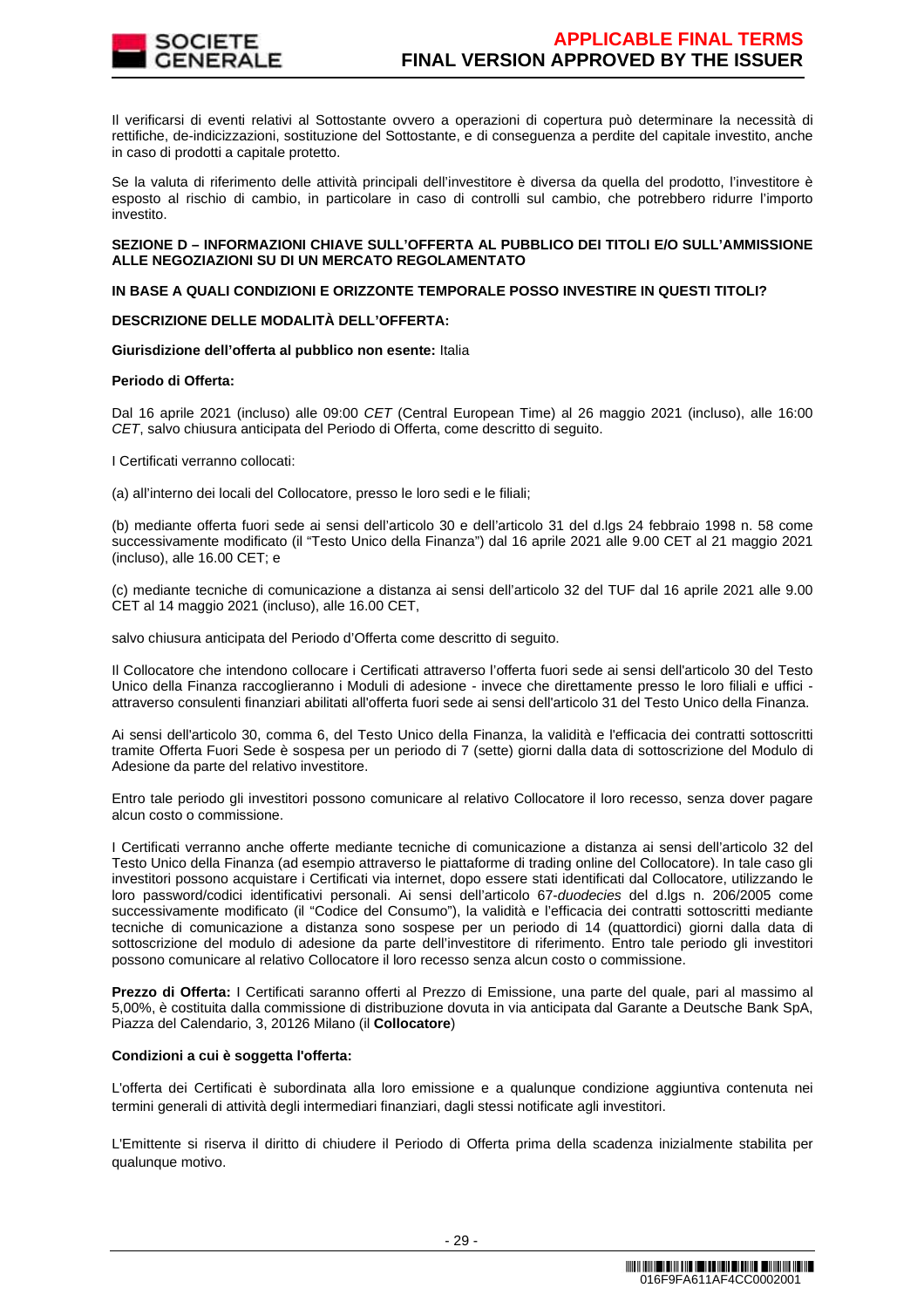

L'Emittente si riserva il diritto di ritirare l'offerta e annullare l'emissione dei Certificati per qualunque motivo e in un qualsiasi momento alla Data di Emissione o precedentemente alla stessa. Resta inteso che qualora un potenziale investitore abbia richiesto la sottoscrizione e l'Emittente eserciti tale diritto, tale potenziale investitore non avrà alcun diritto di sottoscrivere o acquistare altrimenti i Certificati.

In ogni caso, l'avviso agli investitori relativo alla chiusura anticipata o al ritiro, a seconda dei casi, sarà pubblicato sul sito web dell'Emittente (http://prospectus.socgen.com).

La validità dell'offerta è soggetta al rilascio dell'autorizzazione alla negoziazione sull'EuroTLX da parte di Borsa Italiana S.p.A. entro e non oltre il giorno immediatamente precedente alla Data di Emissione; diversamente, l'offerta deve considerarsi ritirata e l'emissione annullata. L'Emittente s'impegna a presentare per tempo la relativa domanda a Borsa Italiana S.p.A., al fine di consentire a Borsa Italiana S.p.A. di prendere una decisione, in base ai suoi regolamenti, entro il giorno immediatamente precedente alla Data di Emissione.

**Prezzo di Emissione:** EUR 100 per Certificato di Denominazione Specificata di EUR 100

## **Stima delle spese totali relative all'emissione o all'offerta, includendo la stima di eventuali spese applicate all'investitore dall'Emittente o dall'offerente:**

I costi di entrata, impliciti nel Prezzo di Emissione e calcolati al 09/04/2021 (la **data di lancio dell'emissione**), applicati all'investitore dall'Emittente o dall'Offerente sono pari al 5,00% (5,00 % costi di collocamento, 0,00% altri costi %). I costi di entrata e i potenziali costi ricorrenti e le potenziali penali di uscita anticipata possono avere un impatto sul rendimento che l'investitore può ottenere dall'investimento.

**Piano di distribuzione:** Il prodotto è destinato ad investitori al dettaglio e sarà offerto in Italia

# **CHI è L'OFFERENTE E/O IL SOGGETTO CHE CHIEDE L'AMMISSIONE ALLE NEGOZIAZIONI ?**

Societe Generale in quanto Dealer

Tour Société Générale - 17 Cours Valmy

92987 Paris La Défense Cedex, France

Sede legale : 29, boulevard Haussmann, 75009 Paris, France.

Forma giuridica: Società per azioni a responsabilità limitata pubblica (société anonyme).

Legislazione di riferimento: diritto francese.

Paese di costituzione: Francia

## **PERCHÈ QUESTO PROSPETTO VIENE PRODOTTO?**

Questo prospetto è stato predisposto in relazione all'offerta al pubblico dei Certificati.

**Ragioni dell'offerta o dell'ammissione alle negoziazioni: i** proventi netti dell'emissione dei Certificati saranno utilizzati per le finalità generali di finanziamento del Gruppo Société Générale, che comprende il generare profitti.

**Uso dei proventi e importo stimato dei proventi: I proventi netti dell'emissione dei Certificati saranno utilizzati per le finalità generali di finanziamento del Gruppo Société Générale, che comprende il generare profitti.** 

**Impegno di sottoscrizione**: E' in essere un impegno di sottoscrizione a fermo con**:** Societe Generale.

## **Interessi delle persone fisiche e giuridiche coinvolte nell'emissione/offerta :**

Ad eccezione delle eventuali commissioni dovute al Dealer,e per quanto l'Emittente ne sa, nessuna persona coinvolta nell'emissione dei Certificati ha un interesse rilevante nell'Offerta.

Il Dealer e le sue affiliate si sono impegnate, e potrebbero in futuro impegnarsi, in operazioni di investment banking e/o commercial banking transactions, e potrebbero nel corso ordinario del business eseguire altri servizi per l'Emittente e le sue affiliate.

Société Générale ricoprirà i ruoli di fornitore di strumenti di copertura a favore dell'Emittente e di Agente di Calcolo dei Certificati.